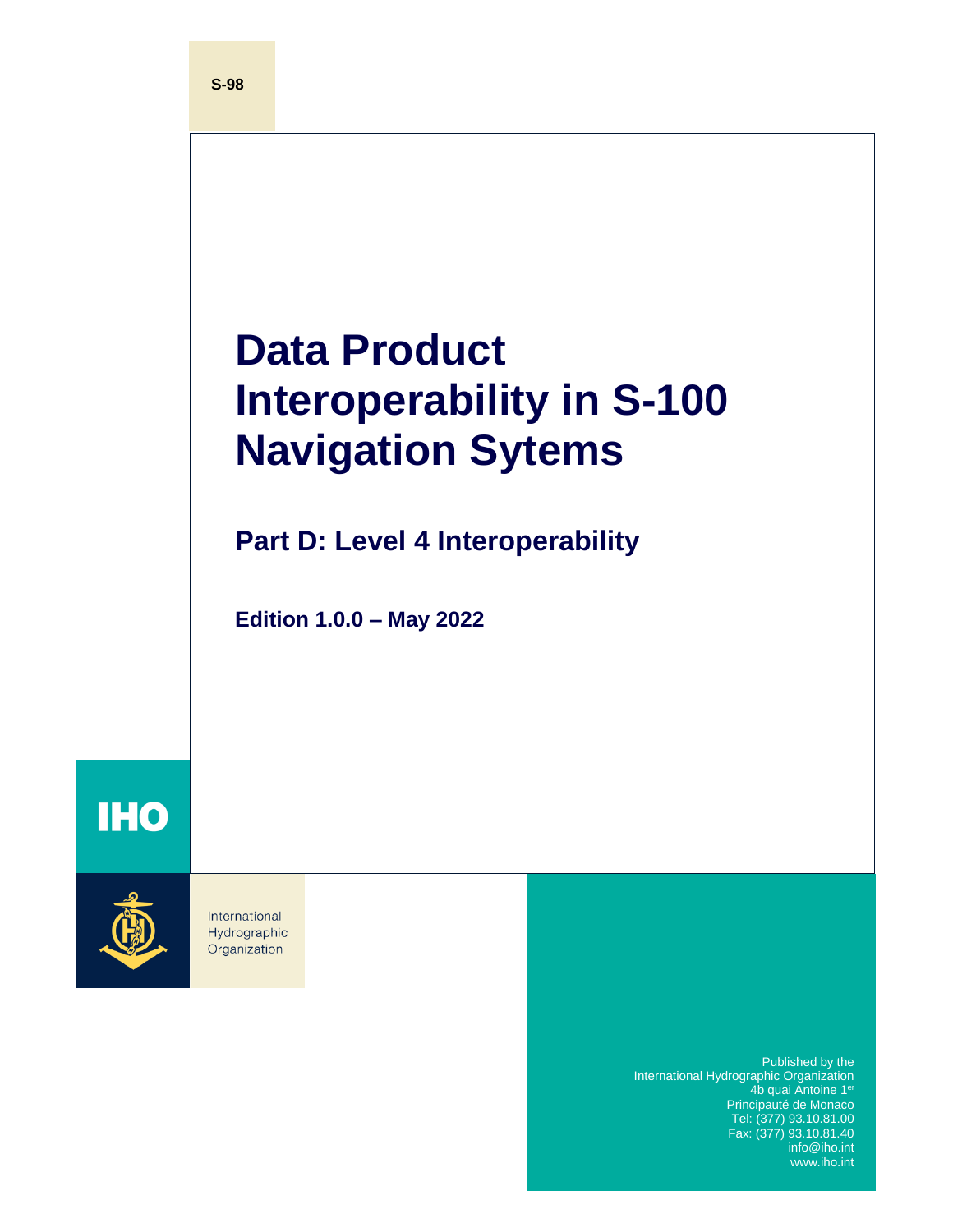#### © Copyright International Hydrographic Organization 2022

This work is copyright. Apart from any use permitted in accordance with the [Berne](http://www.wipo.int/treaties/en/ip/berne/trtdocs_wo001.html)  [Convention for the Protection of Literary and Artistic Works](http://www.wipo.int/treaties/en/ip/berne/trtdocs_wo001.html) (1886), and except in the circumstances described below, no part may be translated, reproduced by any process, adapted, communicated or commercially exploited without prior written permission from the International Hydrographic Organization (IHO). Copyright in some of the material in this publication may be owned by another party and permission for the translation and/or reproduction of that material must be obtained from the owner.

This document or partial material from this document may be translated, reproduced or distributed for general information, on no more than a cost recovery basis. Copies may not be sold or distributed for profit or gain without prior written agreement of the IHO Secretariat and any other copyright holders.

In the event that this document or partial material from this document is reproduced, translated or distributed under the terms described above, the following statements are to be included:

*"Material from IHO publication [reference to extract: Title, Edition] is reproduced with the permission of the IHO Secretariat (Permission No ……./…) acting for the International Hydrographic Organization (IHO), which does not accept responsibility for the correctness of the material as reproduced: in case of doubt, the IHO's authentic text shall prevail. The incorporation of material sourced from IHO shall not be construed as constituting an endorsement by IHO of this product."* 

*"This [document/publication] is a translation of IHO [document/publication] [name]. The IHO has not checked this translation and therefore takes no responsibility for its accuracy. In case of doubt the source version of [name] in [language] should be consulted."*

The IHO Logo or other identifiers shall not be used in any derived product without prior written permission from the IHO Secretariat.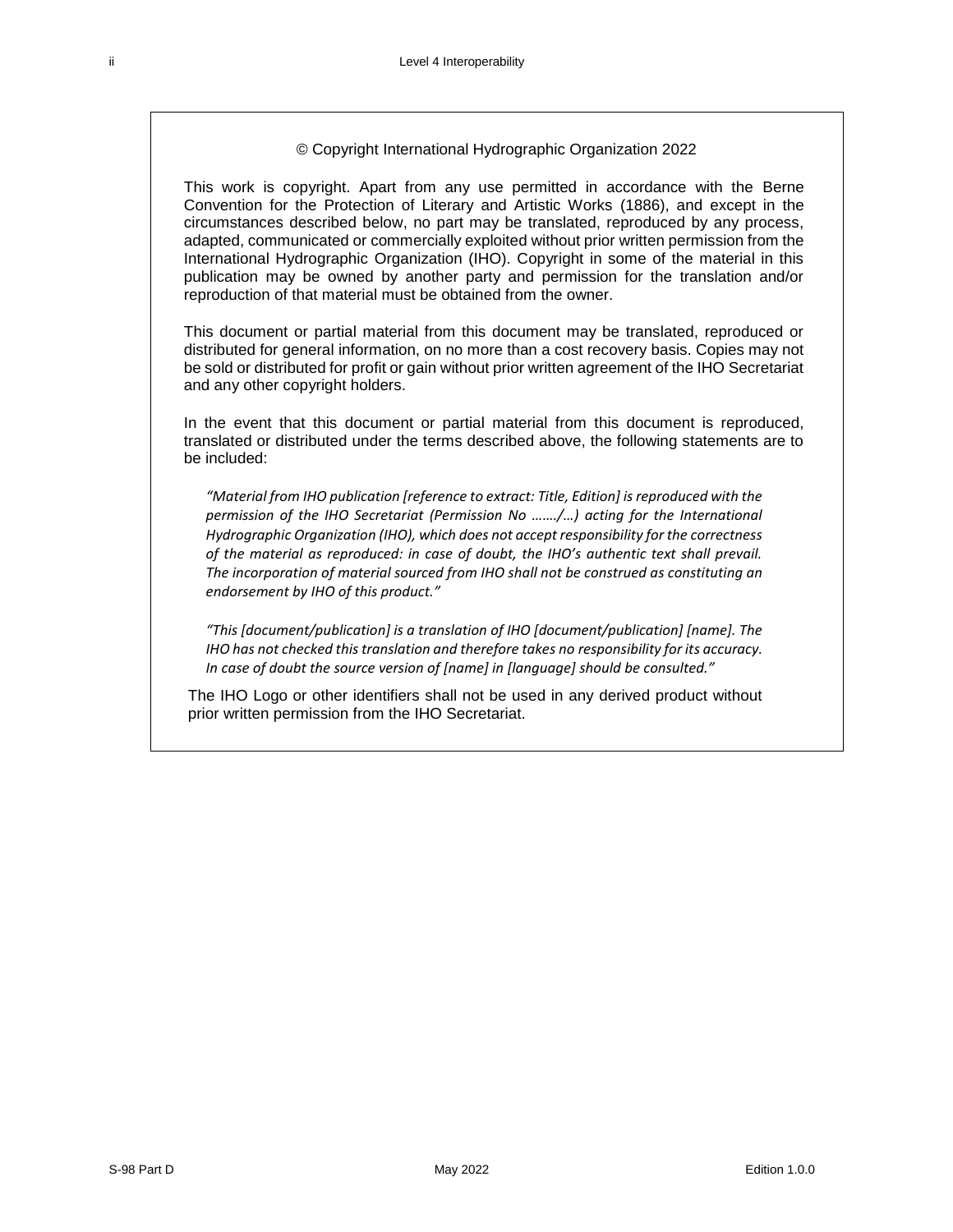# **Contents**

| $D-1.1$                                                                                                                                          |  |  |  |  |  |  |  |
|--------------------------------------------------------------------------------------------------------------------------------------------------|--|--|--|--|--|--|--|
|                                                                                                                                                  |  |  |  |  |  |  |  |
|                                                                                                                                                  |  |  |  |  |  |  |  |
| $D-3.1$<br>$D-3.1.1$<br>D-3.1.2<br>$D-3.1.4$<br>$D-3.1.5$<br>$D-3.1.6$<br>$D-3.1.7$<br>$D-3.2$<br>$D-3.2.1$<br>$D-3.2.2$<br>$D-3.3$              |  |  |  |  |  |  |  |
|                                                                                                                                                  |  |  |  |  |  |  |  |
| $D-4.1$<br>$D-4.2$<br>$D-4.2.1$                                                                                                                  |  |  |  |  |  |  |  |
|                                                                                                                                                  |  |  |  |  |  |  |  |
| $D-5.1$<br>$D-5.1.1$<br>$D-5.1.2$<br>$D-5.1.3$<br>$D-5.2$<br>$D-5.2.1$<br>$D-5.2.2$<br>$D-5.2.3$<br>$D-5.3$<br>$D-5.4$<br>$D-5.4.1$<br>$D-5.4.2$ |  |  |  |  |  |  |  |
| $D-5.5$<br>$D-5.6$<br>$D-5.6.1$<br>$D-5.6.2$<br>$D-5.7$<br>$D-5.8$<br>$D-5.9$<br>$D-5.10$<br>$D-5.11$                                            |  |  |  |  |  |  |  |
|                                                                                                                                                  |  |  |  |  |  |  |  |
| $D-6.1$<br>$D-6.2$<br>$D-6.3$<br>$D-6.4$<br>$D-6.5$                                                                                              |  |  |  |  |  |  |  |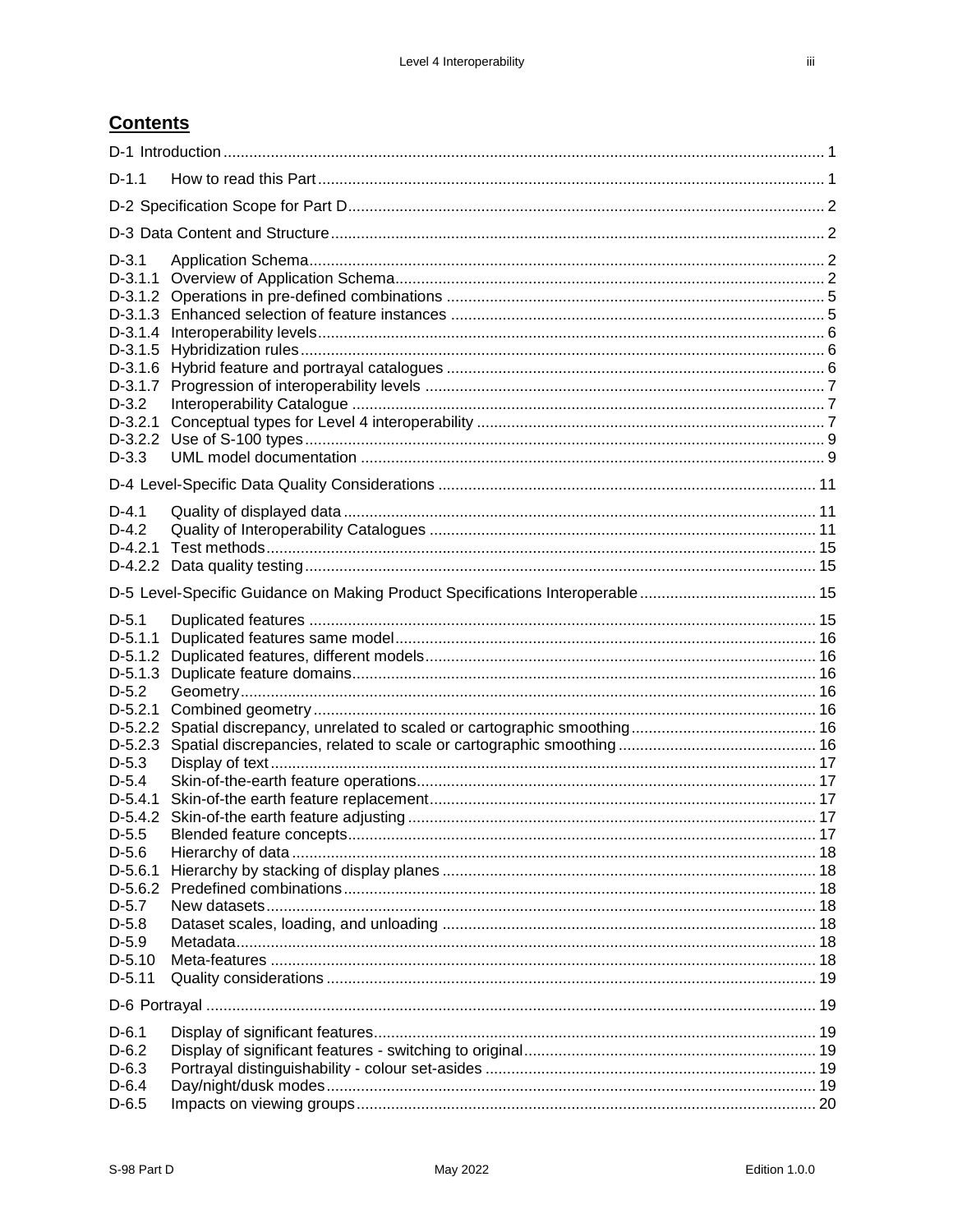| $D-6.6$   |  |
|-----------|--|
| $D-6.7$   |  |
| $D-6.8$   |  |
| $D-6.9$   |  |
| $D-6.9.1$ |  |
|           |  |
|           |  |
|           |  |
|           |  |
|           |  |
|           |  |
|           |  |
|           |  |
| $D-10$    |  |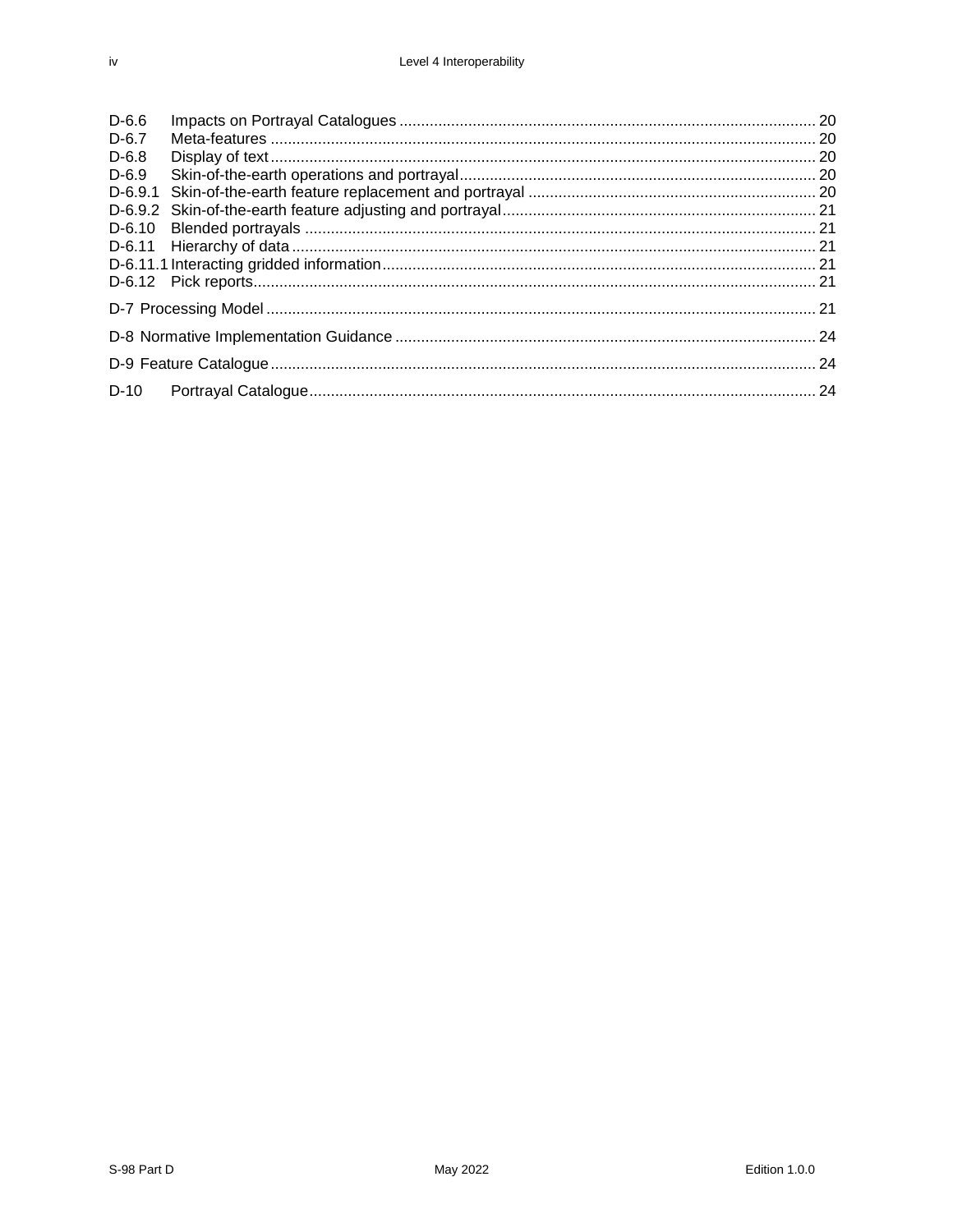# **Document History**

Changes to this Specification are coordinated by the IHO S-100 Working Group. New editions will be made available via the IHO web site. Maintenance of the Specification shall conform to IHO Resolution 2/2007 (as amended).

| <b>Version</b><br><b>Number</b> | Date        | <b>Approved</b><br><b>By</b> | <b>Purpose</b>                                                                                                                                                  |
|---------------------------------|-------------|------------------------------|-----------------------------------------------------------------------------------------------------------------------------------------------------------------|
| 0.1                             | 31 Jul 2017 | EM, RM                       | First draft.                                                                                                                                                    |
| 0.2                             | 12 Dec 2017 | RM, EM                       | Changes from interoperability workshop and TSM5.                                                                                                                |
| 0.3                             | 08 Jul 2018 | EM, RM                       | Edits from March 2018 review comments                                                                                                                           |
|                                 |             |                              | Updates for conformance to S-100 Edition 4.0.0, ISO<br>19115-1, and 19115-3. Removed metadata items not<br>used by S-98 from the metadata documentation tables. |
| 1.0.0 RC1                       | 13 Mar 2019 | <b>RM</b>                    | Applied S-100 WG4 decisions; updated metadata to<br>conform to final version of S-100 Edition 4.0.0.                                                            |
| 1.0.0 (Draft)                   | 21 Mar 2019 | <b>JW</b>                    | Editorial updates for HSSC.                                                                                                                                     |
| 0.4                             | Jan 2020    | RM                           | Revised after TSM7 decision to separate interoperability<br>into an abstract specification (new S-100 Part) and<br>implementation specification (S-98).         |
| 1.0.0                           | May 2022    | S-100WG                      | Submission to HSSC14 for approval.                                                                                                                              |
| 1.0.0                           | May 2022    | <b>HSSC</b>                  | Initial published version for evaluation and testing.                                                                                                           |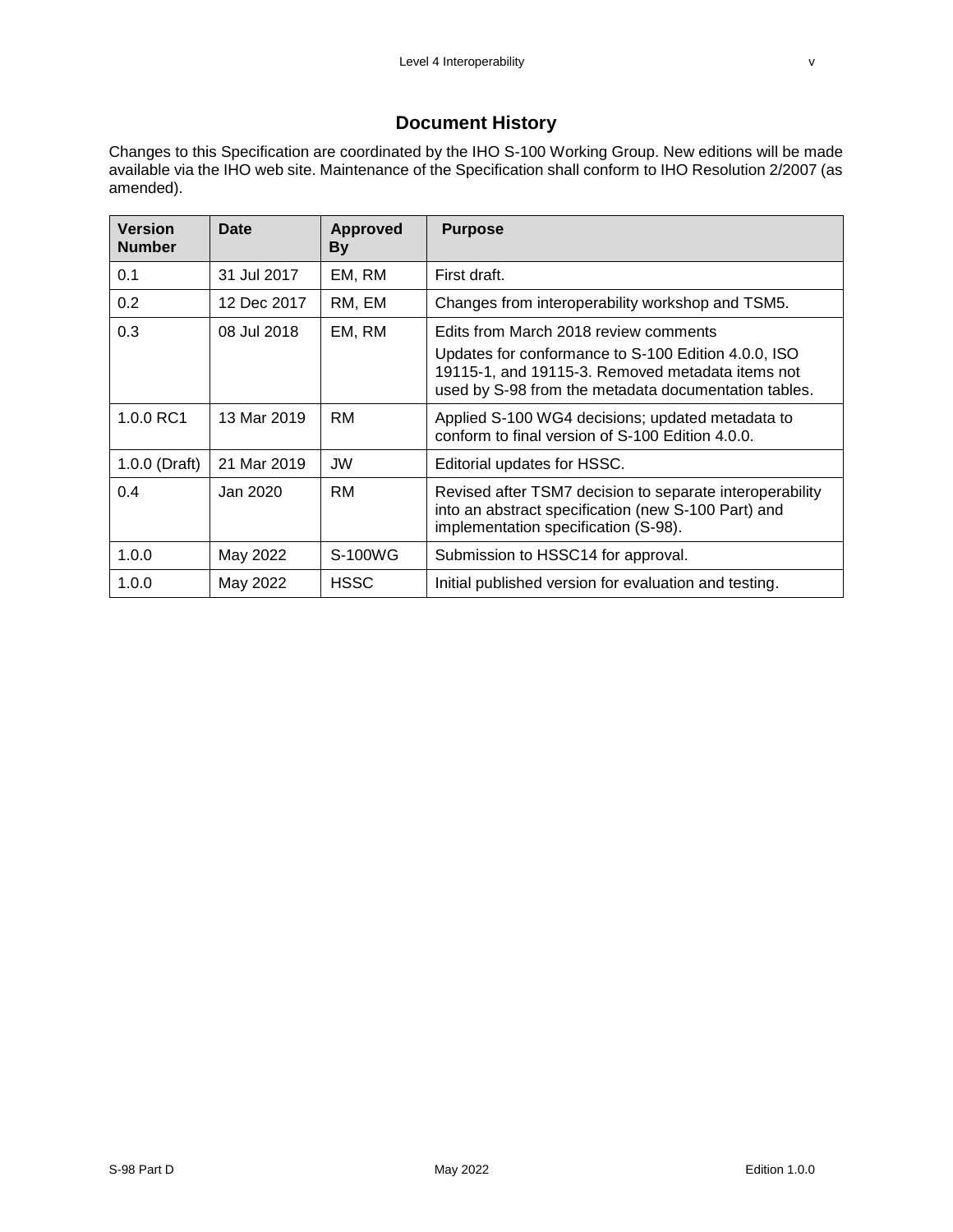Page intentionally left blank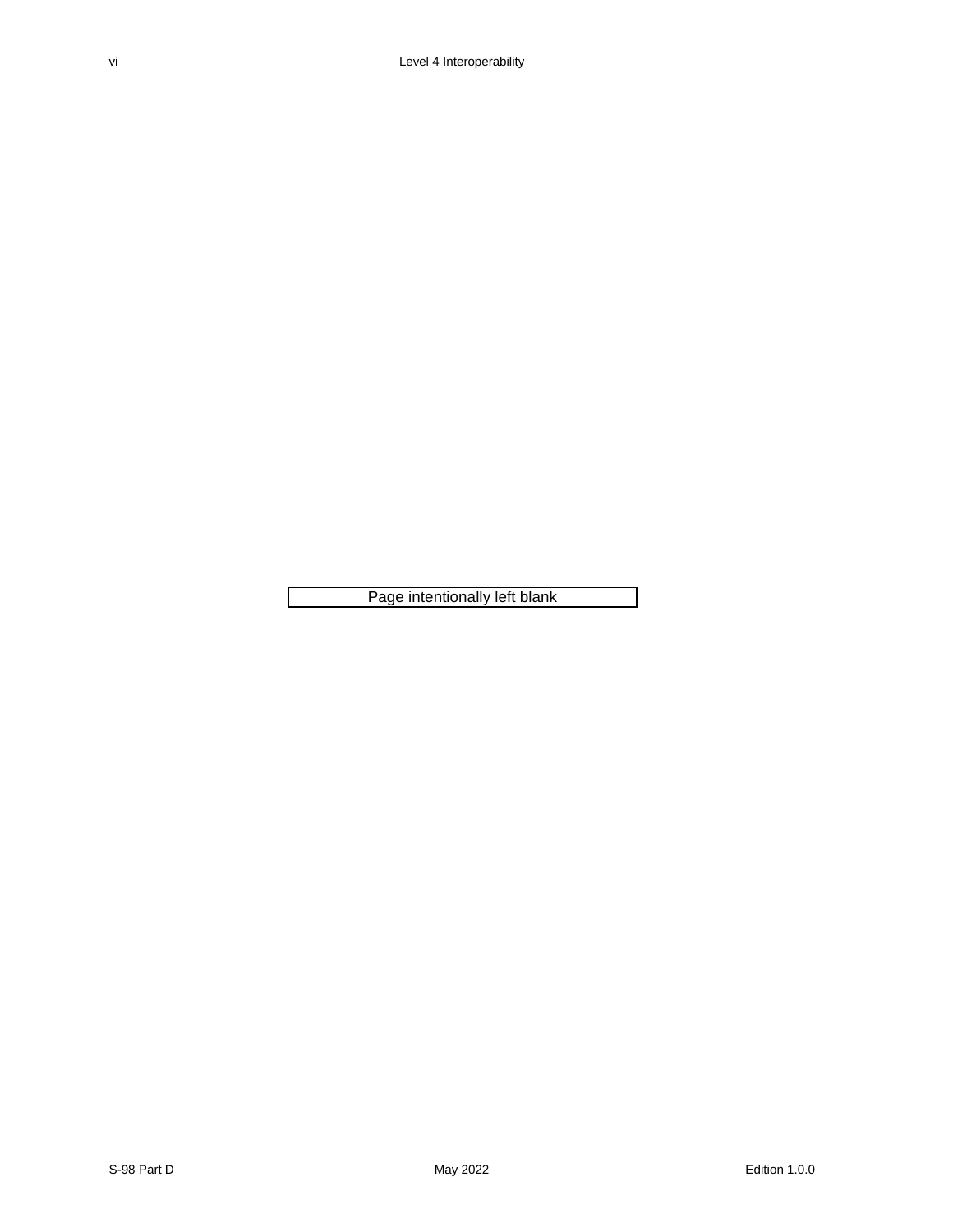# <span id="page-6-0"></span>**D-1 Introduction**

S-98 Part D contains information that applies to Interoperability Catalogues which use interoperability rules and operations of at most Level 4 interoperability.

Interoperability Catalogues conforming to this Part must comply with both the following components of S- $98$ 

- 1) S-98 Main Specification, which describes requirements applying to all S-98 Interoperability Catalogues and S-98 Exchange Sets;
- 2) S-98 Part D (this Part), which defines the subset of the interoperability model and Catalogue encoding that are specific to Level 4 interoperability.

The hypothetical processing model for implementations is described in general terms in the "S-98 - Main" document and elaborated in clause D[-D-7](#page-26-5) of this Part.

Level 4 interoperability includes the following capabilities:

- Level 1 interoperability, in which feature types from different products, including S-101, are interleaved as specified by display plane and drawing priority information contained in the Interoperability Catalogue.
- Level 2 type suppression functionality, which allows suppression of all features of a specified feature type in a specified product, with another feature type from a different product being displayed instead. Filtering by attribute values and geometry type is also possible.
- Level 2 constructs allowing catalogues to partition interoperability rules and operations according to specified combinations of data products ("predefined combinations"). The rules and operations in each partition are applied only when the corresponding data products are part of the display.
- Level 3 interoperability functionality for allowing suppression of selected feature instances and combination or conversion of feature types from input products into different feature types for display and alert processing purposes. In Level 3, combination/conversion operations are limited to thematic attributes.
- Enhanced feature combination/conversion functionality introduced in Level 4; allowing query, combination and conversion operations on spatial attributes as well as thematic attributes.

The output of interoperability processing is either the original feature data (processing option 1) or drawing instructions (processing option 2), accompanied by display plane and drawing priority information, which is passed through to the portrayal processor. Clause D-7 elaborates on these options.

### <span id="page-6-1"></span>**D-1.1 How to read this Part**

Clause D-2 of this Part contains scope identification information corresponding to the contents of this Part, which applies specifically to Interoperability Catalogues designated as Level 4.

For clauses D-3–D-10, the content of the clause or sub-clause extends or elaborates on the content under the same or similar clause head or sub-head in the S-98 – Main document.

The numbering of clauses D-3–D-10 may differ from that of corresponding clauses in S-98 – Main, because for some there is no additional Level-specific information needed. If a clause or sub-clause in S-98 – Main has no corresponding clause or sub-clause in this Part, there is no Level-specific information on that topic.

Part D includes Part A, Part B and Part C content (pertaining to Levels 1, 2 and 3), adapted as necessary for Level 4. Reference to Parts A, B and C should therefore not be needed.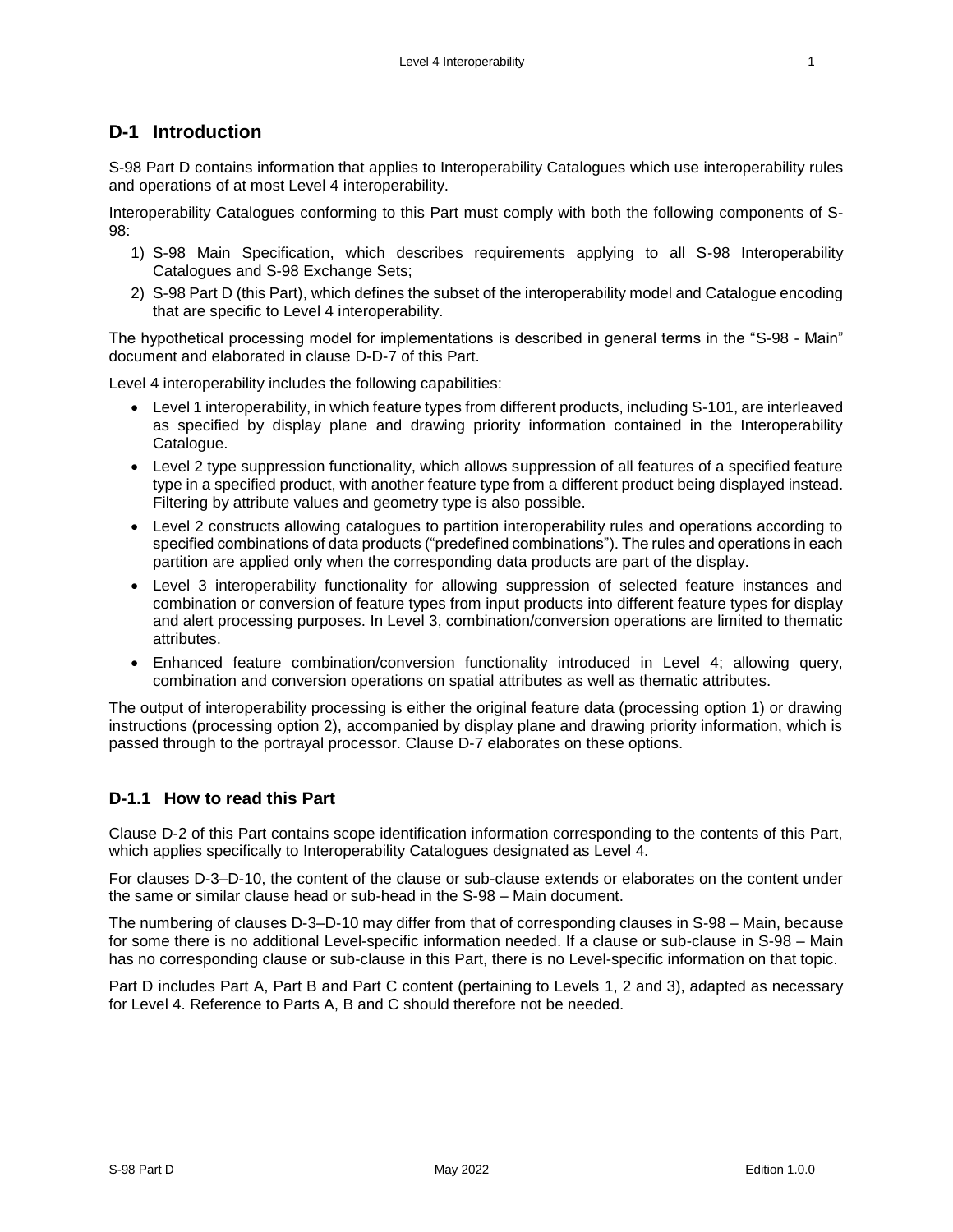# <span id="page-7-0"></span>**D-2 Specification Scope for Part D**

S-98 Part D describes the portions of S-98 which correspond to the following scope defined in S-98 – Main (clause 2):

**Scope Identification:** S98L4

**Level**: MD\_ScopeCode – 13

**Level Name**: Interoperability Level 4

**Description**: Spatial operations; instance and type selectivity; hybridization; interleaving

**Extent**: EX\_Extent.description = "worldwide"; EX\_GeographicBoundingBox = [-180, +180, -90, +90]

### <span id="page-7-1"></span>**D-3 Data Content and Structure**

### <span id="page-7-2"></span>**D-3.1 Application Schema**

#### <span id="page-7-3"></span>**D-3.1.1 Overview of Application Schema**

The Application Schema for Interoperability Level 4 is depicted in Figure D-3.1 below. This Application Schema is a subset of the full Application Schema in S-100 Part 16. It consists of the following components:

- 1) Catalogue header information.
- 2) Display plane ordering information.
- 3) Display planes content in the form of either features or drawing instructions.
- 4) Specification of rules indicating which feature layers to suppress.
- 5) Specification of data product combinations and method of referencing collections of interoperability rules and operations to specific combinations.
- 6) Specification of rules indicating which feature instances to suppress.
- 7) Rules for combining feature data into new features based on thematic attributes.
- 8) Operations involving only thematic attributes, for combining selected instances of feature types from different data products, or conversion of feature data into new feature data.
- 9) Feature and Portrayal Catalogues for the new features generated according to the abovementioned combination or conversion operations.
- 10) Operations involving querying, combining, or performing other spatial operations on feature geometry (in combination with the previously mentioned operations on thematic attributes), for combining or converting feature data into new features.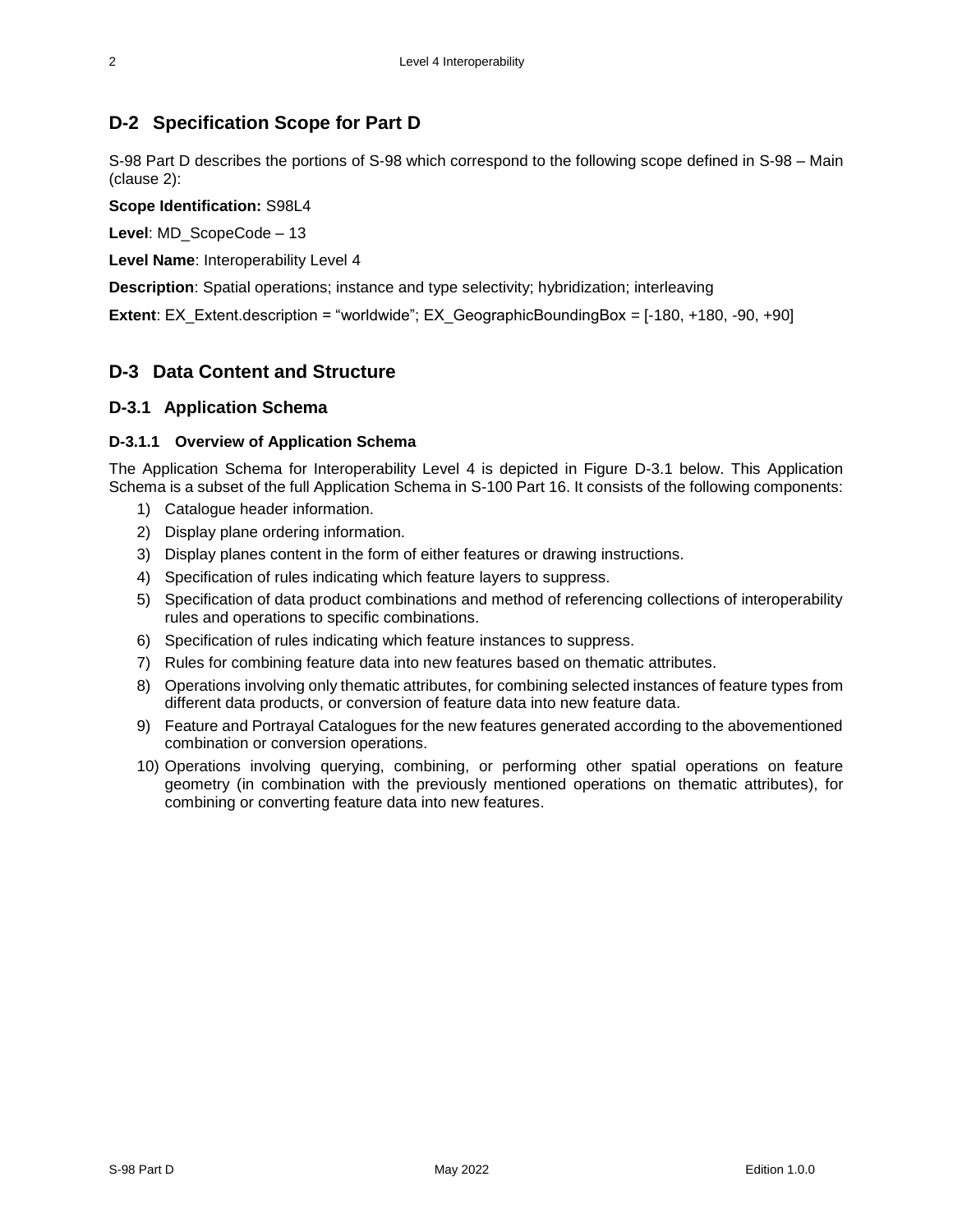

**Figure D-3.1 – Level 4 Interoperability Catalogue**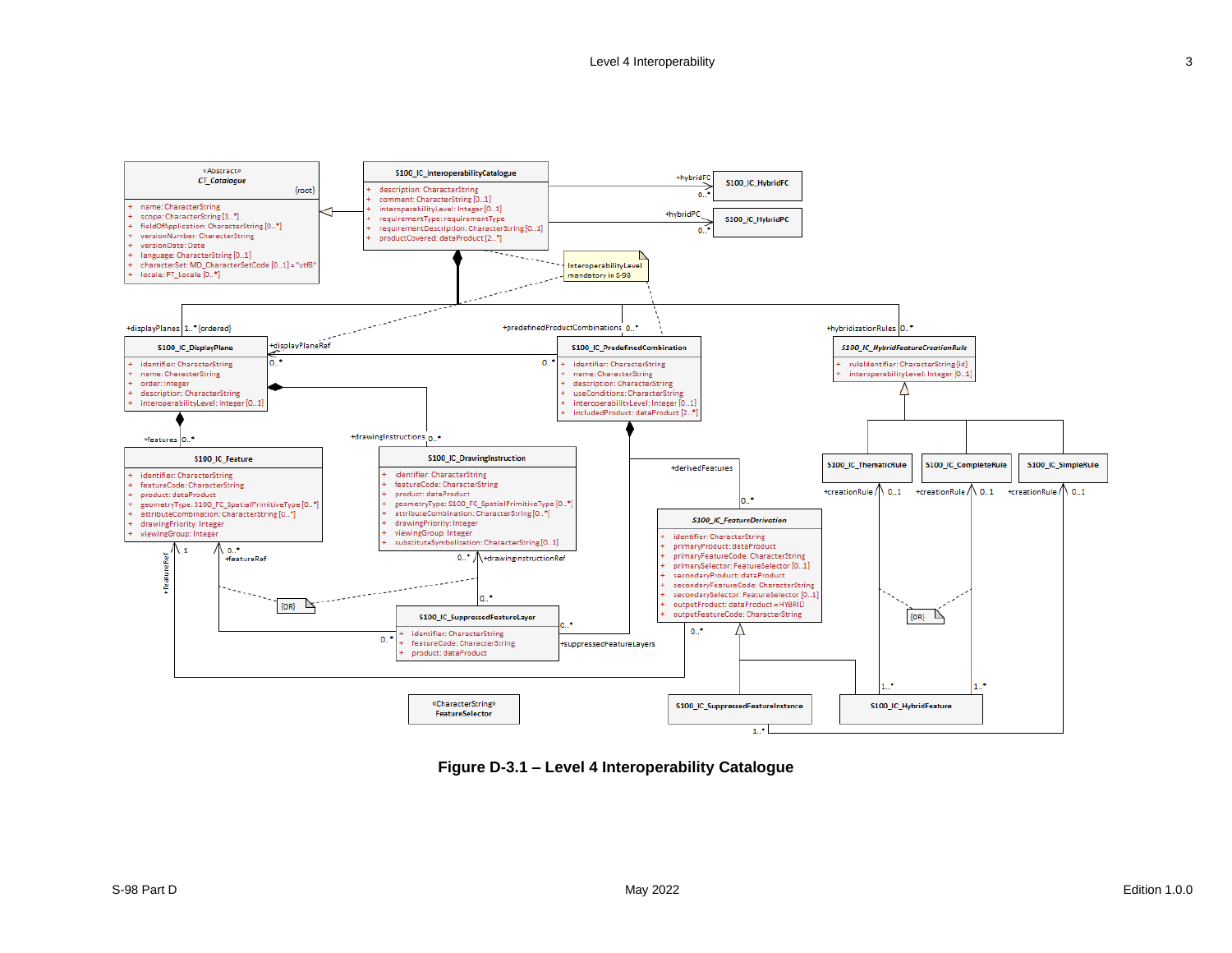4 Level 4 Interoperability

Page intentionally left blank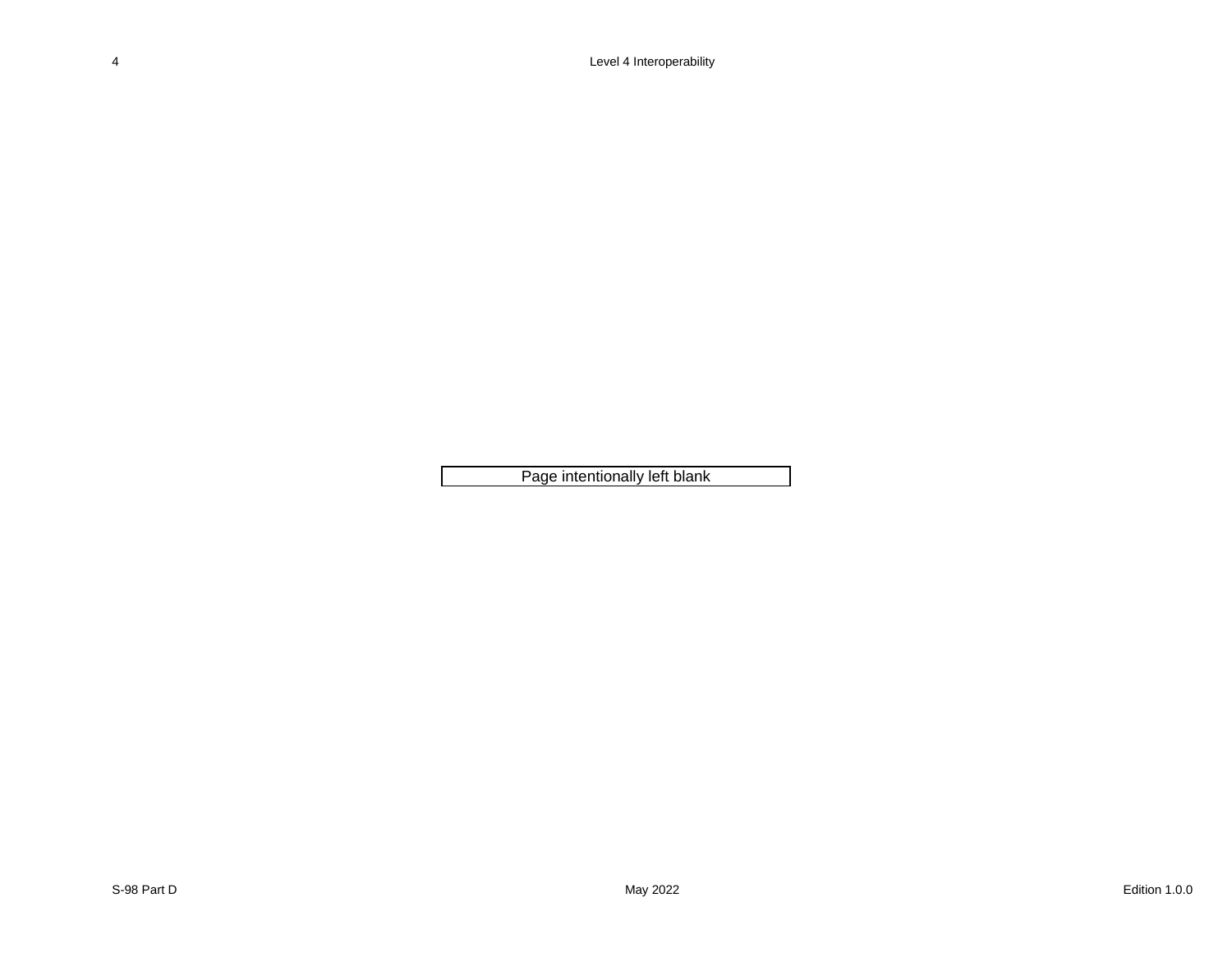### <span id="page-10-0"></span>**D-3.1.2 Operations in pre-defined combinations**

Level 4 allows predefined combinations, whereby the scope of specified interoperability operations can be restricted so the operations are executed only when a specified set of data products is active on the user display. Display plane and feature ordering (Level 1 operations) can be thus restricted by associating a specific set of products (listed in **S100\_IC\_PredefinedCombination** elements) to **S100\_IC\_DisplayPlane** elements.

Level 4 interoperability also allows replacement of a feature layer from one product by a feature layer from another product. These layers are specified by **S100\_IC\_SuppressedFeatureLayer** elements. Replacement operations are restricted to occur only when specific combinations of data products are present on the user display because the **S100\_IC\_SuppressedFeatureLayer** elements in Interoperability Catalogues are always contained within **S100\_IC\_PredefinedCombination** elements.

The simplest operations on feature instances are replacement of selected instances from one product by selected instances from another product. These are described by **S100\_IC\_SuppressedFeatureInstance** elements.

Level 4 also allows more complex operations, including conversion of input feature instances into new features (hybridization) as described by **S100\_IC\_HybridFeature** elements. The replacement and hybridization rules are described in clause D[-D-3.1.5.](#page-11-1) The operations allowed in Level 4 are:

- 1) Operations on selected instances of a feature type (Level 3 interoperability).
- 2) Conversion of input feature data into new feature data involving only thematic attributes (Level 3 interoperability).
- 3) Conversion of input feature data into new feature data involving spatial as well as thematic attributes (enhanced functionality introduced in Level 4).

#### <span id="page-10-1"></span>**D-3.1.3 Enhanced selection of feature instances**

**S100\_IC\_SuppressedFeatureInstance** and **S100\_IC\_HybridFeature** elements specify the feature types on which they operate by indicating the product and feature types of two products. Selection of feature instances is done by evaluating a filter expression (type **FeatureSelector**, a string expression conforming to the specified [TBD] format) with the feature instance as input parameter. A **FeatureSelector** is a more expressive form of the attribute-value combination filter described in clause 4.3 of the "S-98 – Main" document that can include spatial operations and more complex expressions on thematic attributes.

[NOTE: If a scripting language for selection is developed it will belong in this Level – the TBD in the previous sentence would be the specification of the scripting language, and equally importantly, their call/function signatures and restrictions on what the scripts are allowed to do.]

If spatial attributes are not mentioned in filtering or selection conditions, spatial equality is an implied criterion in determining each input instance set of feature instances to be converted to new feature data. Spatial equality is used as an implicit criterion for set membership; that is, only coincident instances (to a systemdetermined tolerance) are combined; and the geometry of the output is the same as the geometry of any instance in the input set.

For Level 4 interoperability, the Levels 1-3 restriction on the use of spatial attributes is relaxed and complex spatial operations are permitted, but there is an implicit assumption that the members of the input instance set are meaningfully related spatially (for example 95% common area). The precise criteria for meaningful spatial relationships depend on the nature of the data products and other particular circumstances and must, for this Edition of S-98, be defined by the developers of a particular Interoperability Catalogue $^1$ .

In Level 4 interoperability, the spatial attributes of the output instance may be generated by applying spatial operators (for example, spatial union, intersection, etc) to the spatial attributes of the input instance set. The

 $\overline{a}$ 

 $1$  Later editions of S-98 may include concrete criteria and additional spatial operations, ideally after exploratory Level 4 implementations have resulted in agreement on which spatial operations are useful for practical interoperability.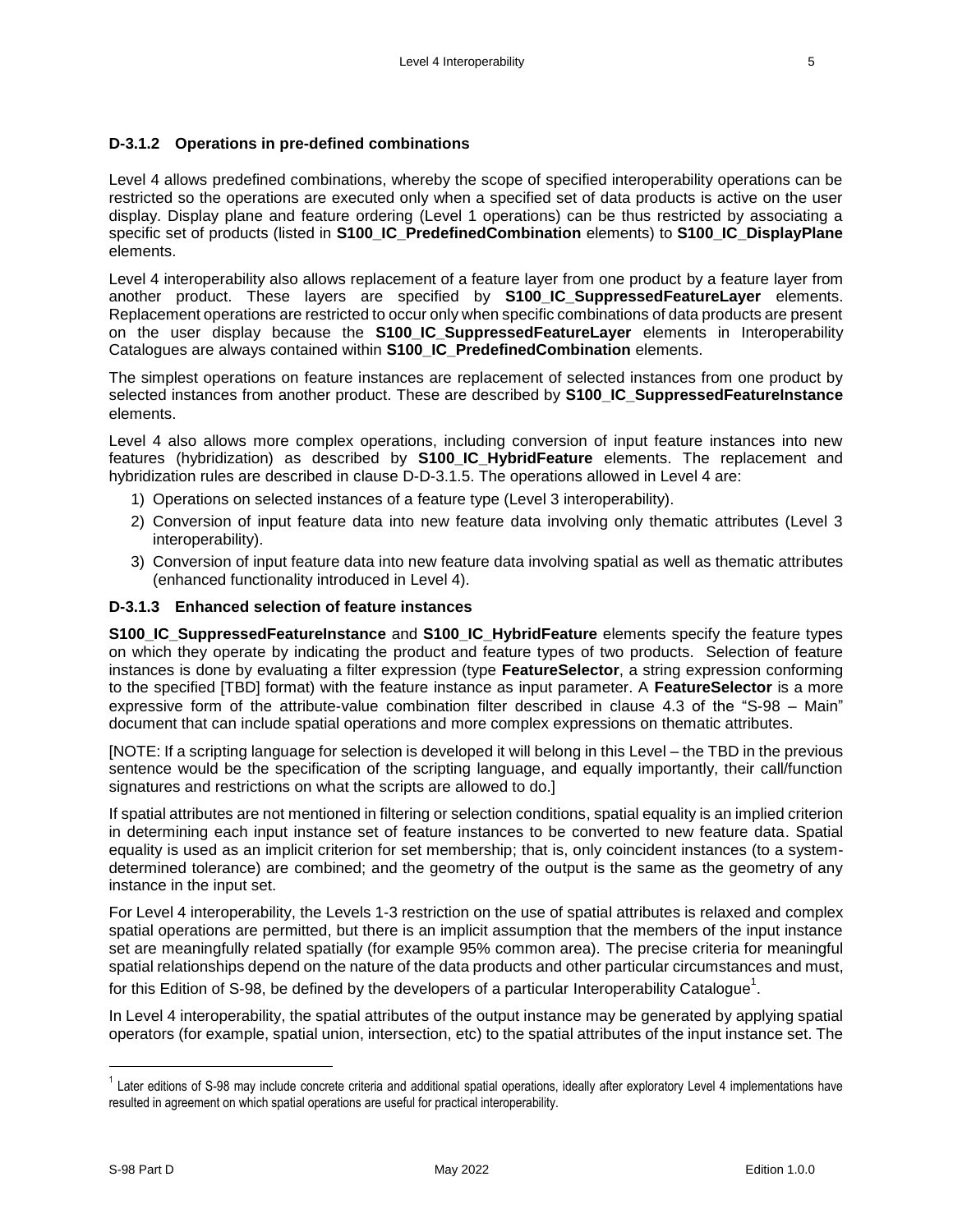allowed spatial operations are the methods for testing spatial relations described in IHO Publication S-58, Section 2, extended with additional operations (to be determined when Level 4 is elaborated<sup>1</sup>).

### <span id="page-11-0"></span>**D-3.1.4 Interoperability levels**

The *interoperabilityLevel* attribute in **S100\_IC\_InteroperabilityCatalogue** specifies the highest level of interoperability implemented in that XML Interoperability Catalogue file. The *interoperabilityLevel* attribute in **S100\_IC\_DisplayPlane** specifies the level to which that display plane pertains.

The *interoperabilityLevel* attribute in each **S100\_IC\_PredefinedCombination** element specifies the highest level of interoperability operations that are encoded in the element. **S100\_IC\_PredefinedCombination** elements are permitted to also include operations of a lower level of interoperability.

The *interoperabilityLevel* attribute in **S100\_HybridFeatureCreationRule** specifies the interoperability level to which that rule applies. In Level 4 Catalogues the value must be 4.

### <span id="page-11-1"></span>**D-3.1.5 Hybridization rules**

Hybridization rules define how a set of feature instances is combined to create a hybrid feature type. In the simplest form of hybridization, the hybrid feature would bind all the attributes of the input types to a single output feature type (this assumes that there are no collisions<sup>2</sup> between the thematic attributes of the input types.) More complex hybridization rules can handle collisions, for example by defining a preference order for colliding attributes, including all the values if the input types bind the same enumerated attribute, or adding uncertainty metadata if numeric attribute values are different.

The hybridization rules require two feature instances as input and produce a single feature instance as output. The formal specification and rule language for hybridization will be described in a subsequent version of this Specification.

#### **D-3.1.5.1 Simple hybridization rule**

Simple rules treat thematic attributes uniformly, for example by binding the attributes of both primary and secondary input instances to the output instance; or preferring the attribute bindings of the primary instance to those of the secondary instance in case of a difference in the values of common attributes. Location/extent spatial attributes of all input instances must be spatially equal and are passed through unchanged.

#### **D-3.1.5.2 Thematic hybridization rule**

Thematic rules treat thematic attributes on an individual basis; for example, use specified attributes from the primary input instance and specified attributes from the secondary input instance. Combination operations on attribute values may be specified (for example. OutputFeature.depthValue maximum(ProductA.FeatureX.depthValue, ProductB.FeatureY.depthValue). Location/extent spatial attributes of all input instances must be spatially equal (as defined in IHO Publication S-58) and are passed through unchanged.

#### **D-3.1.5.3 Complete hybridization rule**

Complete rules allow selection of input sets using complex spatial queries as well as spatial equality and selector expressions on attribute values. The output can combine thematic attributes in any of the ways allowed by thematic hybridization rules. In addition, it may generate complex spatial objects from the input spatial primitives by applying selected spatial operations to the input instances. The allowed spatial operations will be identified in a future Edition of this Specification (tentatively, the spatial operations defined in IHO Publication S-58, Section 2).

#### <span id="page-11-2"></span>**D-3.1.6 Hybrid feature and portrayal catalogues**

Hybrid Feature and Portrayal Catalogues are physically separate files from the main Interoperability Catalogue, but the main Catalogue links to them by encoding the names of the hybrid Catalogue files which

 $\overline{a}$ 

 $^2$  Attributes which describe the same characteristic of substantially the same phenomenon. Such attributes will generally have the same name. Developers of Interoperability Catalogues can detect collisions by comparing Application Schemas and Feature Catalogues.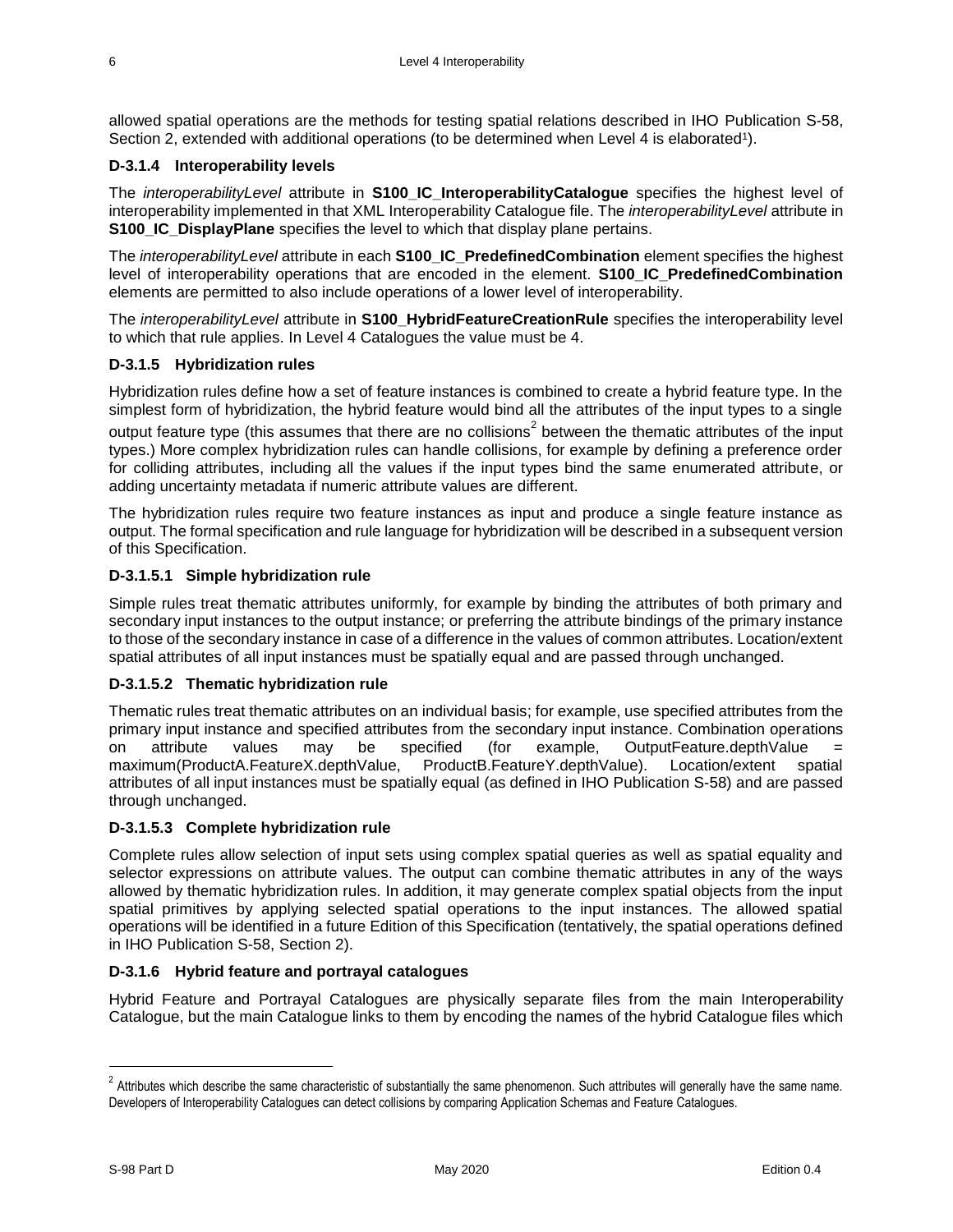are used by the feature creation rules defined in it. The hybrid Feature and Portrayal Catalogues conform to the structures required by S-100 Parts 5 and 9 respectively.

### <span id="page-12-0"></span>**D-3.1.7 Progression of interoperability levels**

Figure D-3.2 below shows the components of the model subset used by this Level compared to lower Levels.

Level 2 adds predefined combinations and feature suppression elements to Level 1.

Level 3 adds elements related to thematic hybridization.

Level 4 adds rules that can use spatial operations.

Interoperability Catalogues at any Level can also use lower-Level functionality.



**Figure D-3.2 - Progressive use of Interoperability Catalogue model**

### <span id="page-12-1"></span>**D-3.2 Interoperability Catalogue**

### <span id="page-12-2"></span>**D-3.2.1 Conceptual types for Level 4 interoperability**

The following clauses summarize the conceptual elements used in Level 4 Interoperability Catalogues. Details about these conceptual types are provided in S-100 Part 16.

### **D-3.2.1.1 Display plane (S100\_IC\_DisplayPlane)**

A display plane element in the Interoperability Catalogue acts as a container for display information for specified feature classes, which enables the interleaving of feature layers during portrayal by indicating the display plane, priority, and drawing order of the features assigned to a display plane.

A feature type may be referenced in more than one **S100\_IC\_DisplayPlane**, but the entries in different display planes must be distinguished by different attribute-value combinations or spatial primitives so that the actual instances of features are partitioned unambiguously between different display planes.

The portrayal of feature types not mentioned in any **S100\_IC\_DisplayPlane** component is undefined until ordinary portrayal processing takes place.

### **D-3.2.1.2 Feature type display information (S100\_IC\_Feature)**

The **S100\_IC\_Feature** element describes the display parameters for all features of a specific feature type in a specific product and thereby determines the order of drawing the feature type relative to other feature types in the same display plane. It also specifies the viewing group to which the feature is assigned. Its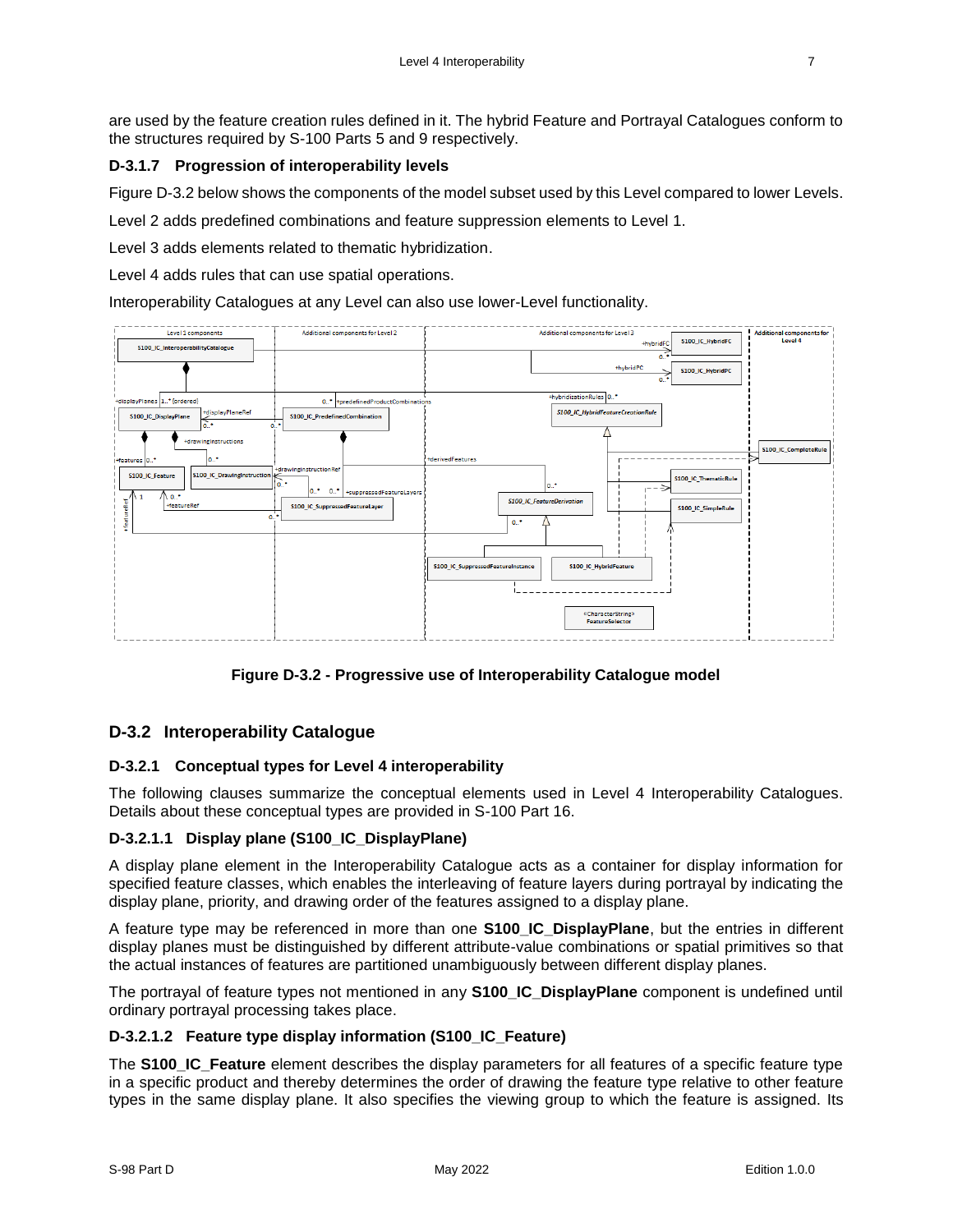applicability can be optionally restricted to a subset of instances of the feature type by additional attributes that specify the type of spatial primitive and indicate specific values of thematic attributes.

### **D-3.2.1.3 Feature layer (S100\_IC\_SuppressedFeatureLayer)**

Each instance of this element identifies a feature type in a specific data product which is supposed to be suppressed in the presence of another specified feature type from another product.

### **D-3.2.1.4 Drawing instruction (S100\_IC\_DrawingInstruction)**

Drawing instructions in the Interoperability Catalogue play a similar role to feature type display information (**S100\_IC\_FeatureType**) but with drawing instructions instead of feature objects. The **S100 IC DrawingInstruction** element in Interoperability Catalogues is similar in operation to the layering and priority aspects of the **DrawingInstruction** element in Portrayal Catalogues (see S-100 Part 9 - Portrayal). Where there is a conflict with a Portrayal Catalogue drawing instruction, the drawing instruction in the Interoperability Catalogue supersedes the drawing instruction in the Portrayal Catalogue.

The **S100\_IC\_DrawingInstruction** element contains an additional attribute that allows substitution of symbolization instructions generated by portrayal processing.

### **D-3.2.1.4.1 Comparison and use of S100\_IC\_Feature and S100\_IC\_DrawingInstruction**

**S100 IC Feature** and **S100 IC DrawingInstruction** elements in Interoperability Catalogues operate in essentially the same way as far as assignment of drawing order, priority, and display planes is concerned. They differ in that **S100\_IC\_DrawingInstruction** provides an optional attribute to substitute the symbolization elements of the drawing instruction.

**S100\_IC\_Feature** should be used for Interoperability Catalogues that are designed for systems where interoperability processing precedes the generation of drawing instructions.

**S100\_IC\_DrawingInstruction** should be used for Interoperability Catalogues that are designed for systems where interoperability processing precedes the generation of drawing instructions. It should also be used in all Catalogues where substitution of symbolization is necessary.

### **D-3.2.1.5 Predefined combination (S100\_IC\_PredefinedCombination)**

A predefined combination element defines a collection of data products for which a common set of interoperability operations have been defined in the Interoperability Catalogue. Instances of predefined combinations are also characterized by interoperability Level, which allows the encoding of different sets of operations depending on how tightly integrated the user desires the products to be on the resultant display.

The *interoperabilityLevel* attribute in each **S100\_IC\_PredefinedCombination** element specifies the highest Level of interoperability operations that are encoded in the element. **S100\_IC\_PredefinedCombination** elements with a specified Level attribute are permitted to also include operations of a lower Level of interoperability.

Predefined combinations can be linked to **S100 IC DisplayPlane** elements by means of references in the **S100 IC PredefinedCombination** elements.

#### **D-3.2.1.6 Suppressed feature Instance (S100\_SuppressedFeatureInstance)**

This element allows Interoperability Catalogues to indicate when specific feature instances in a data product must be suppressed by specific feature instances in another product. Its functionality is similar to S100 SuppressedFeatureLayer except that it can use somewhat more expressive selection/replacement rules (by virtue of its dependency on **S100\_SimpleRule**) and it applies to feature instances instead of feature types or subsets of feature types.

### **D-3.2.1.7 Feature hybridization (S100\_HybridFeature)**

This element allows selected feature types or instances to be combined into a new feature for display purposes.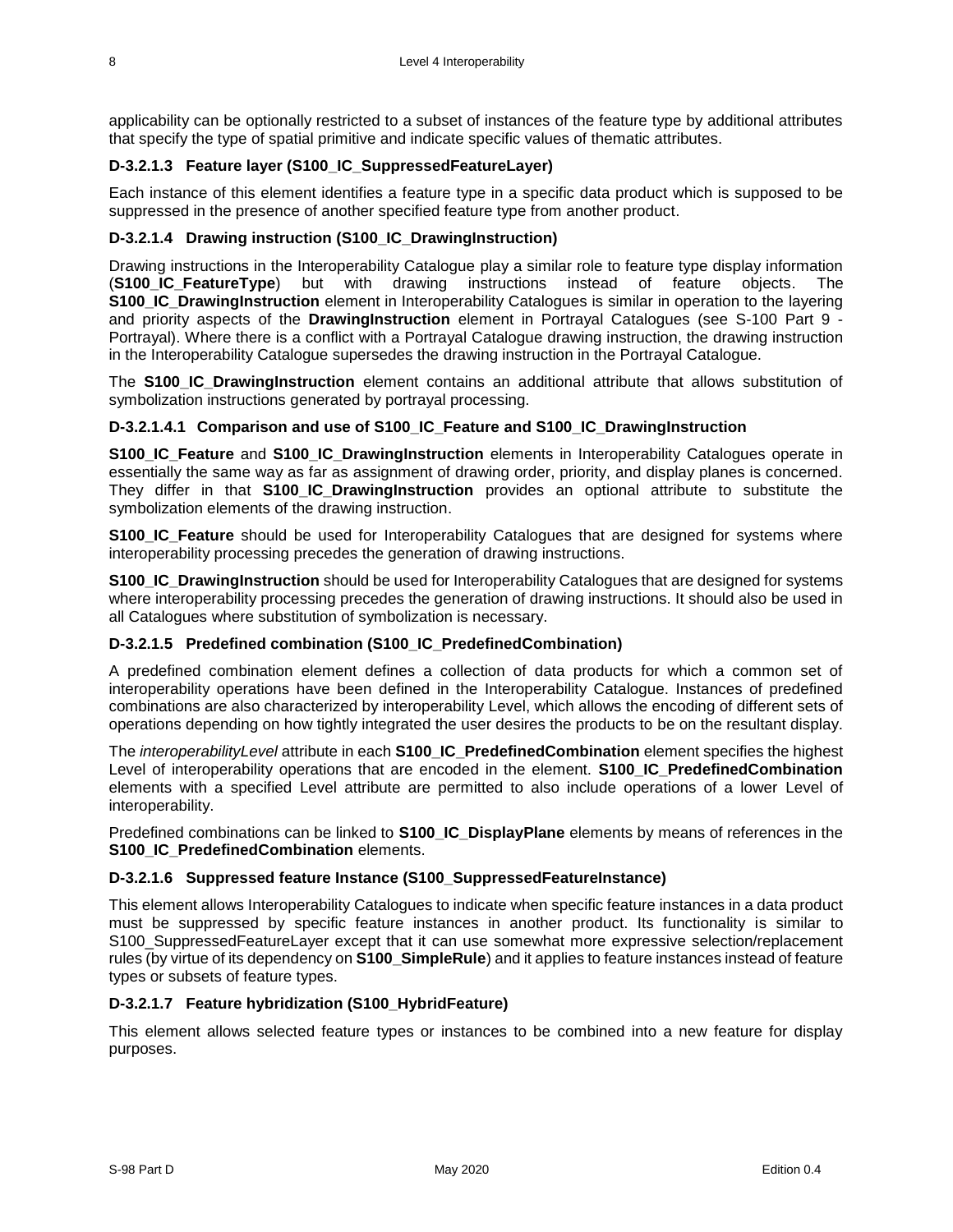### **D-3.2.1.8 Feature creation or replacement rule (S100\_SimpleRule, S100\_ThematicRule, S100\_CompleteRule)**

Feature creation and replacement is advanced functionality whose implementation is not required for this version of the Interoperability Catalogue.

Feature creation and replacement rules create new feature types by combining characteristics of specified feature types from the input data products. A feature creation/replacement rule basically transforms a collection of feature instances in the input stream into one or more different feature instances in the output stream. The created feature differs from all the input features, for example by adding properties of one feature to properties of another feature.

### <span id="page-14-0"></span>**D-3.2.2 Use of S-100 types**

The S-100 types used by S-98 Level 4 interoperability catalogues are described in the S-98 – Main component of this Specification. For Level 4 interoperability catalogues, the following additional information applies.

- Interoperability Catalogues of Level 4 do not use feature and information associations in feature filters defined by *attributeCombination* attributes in **S100\_S100\_IC\_Feature** or **S100 IC DrawingInstruction** elements. This is the same as the Level 1, 2, and 3 functionality for these elements.
- Interoperability Catalogues of Level 4 are allowed to use feature and information associations in feature selector expressions encoded in the *primarySelector* and *secondarySelector* attributes of **S100\_\_IC\_DerivedFeature** or in **S100\_SimpleRule**, **S100\_ThematicRule,** or **S100\_CompleteRule** elements.

### <span id="page-14-1"></span>**D-3.3 UML model documentation**

The UML model documentation is provided in S-100 Part 16. This clause documents details specific to the use of the UML model for the interoperability Level described in this Part of S-98.

Only the model elements used in this Level (and included in the Level's Application Schema) are listed. The constraints and considerations listed in the UML documentation tables in S-100 Part 16 apply. Any S-98 general or Level-specific considerations are described under the element name in the list below.

1) **S100\_IC\_DisplayPlane**: No Level-specific constraints or notes.

**Attribute** *interoperabilityLevel*: Mandatory. The only values allowed for Level 4 Interoperability Catalogues are 1, 2, 3, and 4.

2) **S100\_IC\_DrawingInstruction**:

NOTE for implementers: Even if the Presentation Schema in S-100 Part 9 is used, implementers may need to provide specific code to validate the content of the *substituteSymbolization* attribute instead of depending on normal XML Schema validation. The content of this attribute is not prescribed by this Specification and may be a fragment of XML, or interpretable code or rules, etc, in a non-XML syntax. It may be enclosed in  $a < |$  [CDATA [ ... ] ] > section so that XML validators treat it as character data instead of XML.

3) **S100\_IC\_Feature**: No Level-specific constraints or notes.

### 4) **S100\_IC\_InteroperabilityCatalogue**:

**Attribute** *productCovered*: Must use values defined in the dictionary identified by MRN: urn:mrn:iho:prod:s98:1:0:0:products

**Attribute** *interoperabilityLevel*: Mandatory in S-98 Catalogues at all levels. The only value allowed for Level 4 interoperability catalogues is 4.

**Role hybridFC**: Required if and only if there are any feature hybridization rules in the Catalogue.

**Role hybridPC**: Required if and only if there are any feature hybridization rules in the Catalogue.

**Role hybridizationRules**: Required if and only if there are any instances of **S100\_IC\_SimpleRule**, **S100\_IC\_ThematicRule**, or **S100\_IC\_CompleteRule** in the Catalogue.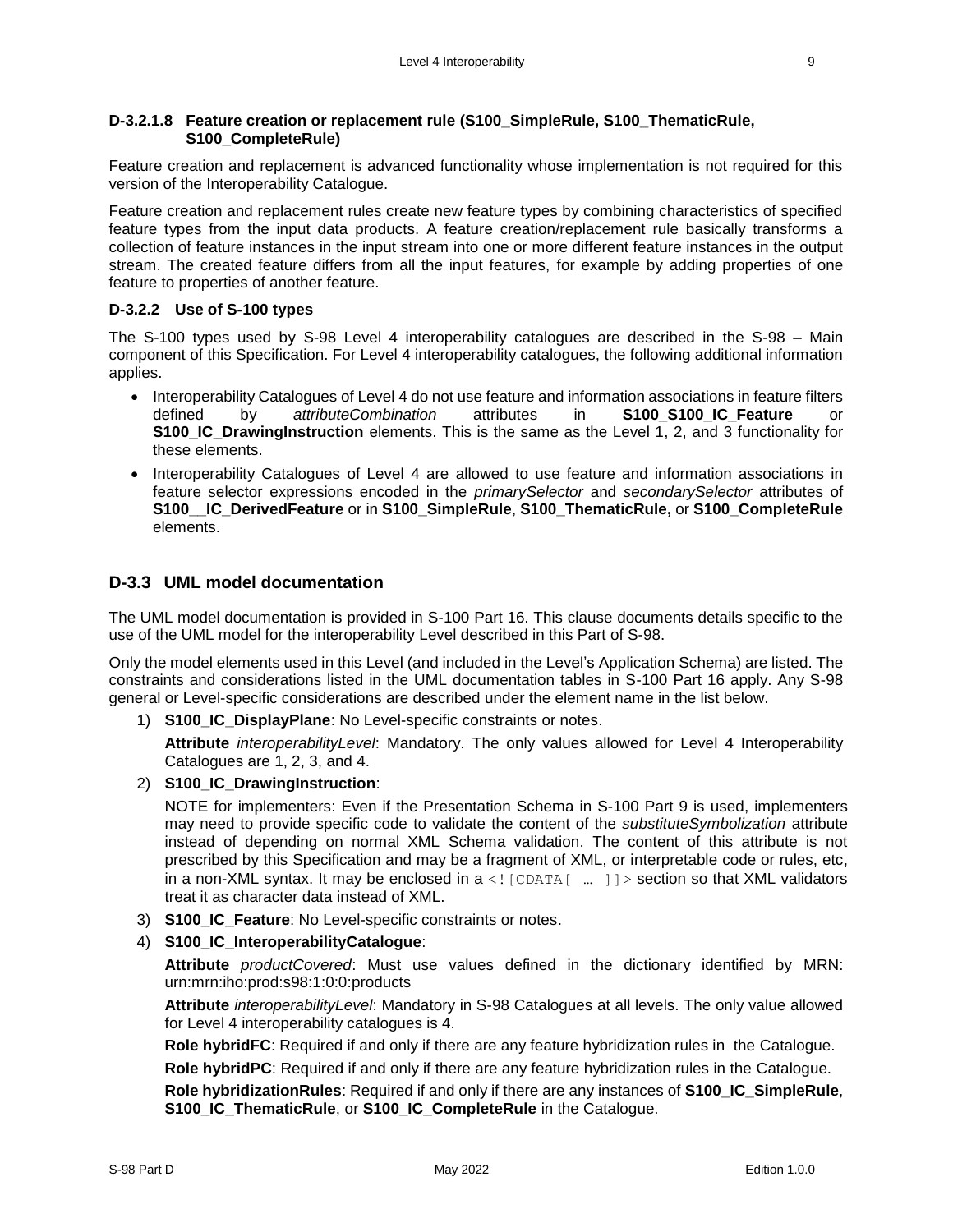### 5) **S100\_IC\_PredefinedCombination**:

**Attribute** *interoperabilityLevel*: Mandatory in the S-98 Interoperability Catalogue; allowed values: 1, 2, 3, 4.

- 6) **S100\_IC\_SuppressedFeatureLayer**: No Level-specific constraints or notes.
- 7) **Codelist dataProduct**: No Level-specific constraints or notes. The data type for all Levels is described below.

Codelist Type: closed dictionary MRN: urn:mrn:iho:prod:s98:1:0:0:products

8) **Codelist requirementType**: No Level-specific constraints or notes.

For all Interoperability Levels, the following subset of the standard values listed in S-100 Part 16 are permitted to be used in S-98 Interoperability Catalogues:

| Value      | <b>Description</b>                                                                                                                                                                                                              | Code |
|------------|---------------------------------------------------------------------------------------------------------------------------------------------------------------------------------------------------------------------------------|------|
| <b>IHO</b> | Original IHO Interoperability Catalogue                                                                                                                                                                                         |      |
| <b>OEM</b> | Prepared according to requirements specified by OEM or systems<br>integrator                                                                                                                                                    | 2    |
| national   | Prepared according to requirements specified by a national Government,<br>group of national Governments (for example the European Union), or<br>governmental agency such as a national shipping authority or the Coast<br>Guard | 3    |
| local      | Prepared according to requirements specified by a sub-national<br>governmental authority such as a state, province, or county                                                                                                   | 4    |
| port       | Prepared according to requirements specified by a harbormaster's office<br>or port authority                                                                                                                                    | 5    |
| company    | Prepared according to requirements specified by the owner, charterer, or<br>operator                                                                                                                                            | 6    |
| pilot      | Prepared according to requirements specified by a pilot                                                                                                                                                                         | 7    |
| master     | Prepared according to requirements specified by the vessel's master                                                                                                                                                             | 8    |

**Table D-3.1 - Allowed values for requirementType**

Extra values ("other: ...") as defined in S-100 part 3, clause 3-6.7 are also permitted.

#### 9) **S100\_IC\_FeatureDerivation**:

The resulting derived feature does not need to have any hybrid characteristics; that is, one restricted area replaced with another restricted area will use regular Portrayal Catalogue/Feature Catalogue of the primary product. However if the result feature needs to be supported by any custom Feature Catalogue or Portrayal Catalogue elements they must be defined under hybrid Feature Catalogue and hybrid Portrayal Catalogue accordingly.

A rule for creating the feature must be described in the rules section of the Interoperability Catalogue.

**Attribute** *primarySelector*: If omitted, all instances of the type are included.

In Level 3 processing, may contain only thematic attributes and the primary and secondary instance geometries must be spatially equal.

Level 3 Example: category Ofice  $= 5$ 

In Level 4 processing, expressions may also contain spatial attributes.

Level 4 Example: categoryOfIce = 5 AND WITHIN(<primary>, <secondary>)

**Attribute** *secondarySelector*: If omitted, all instances of the type are included.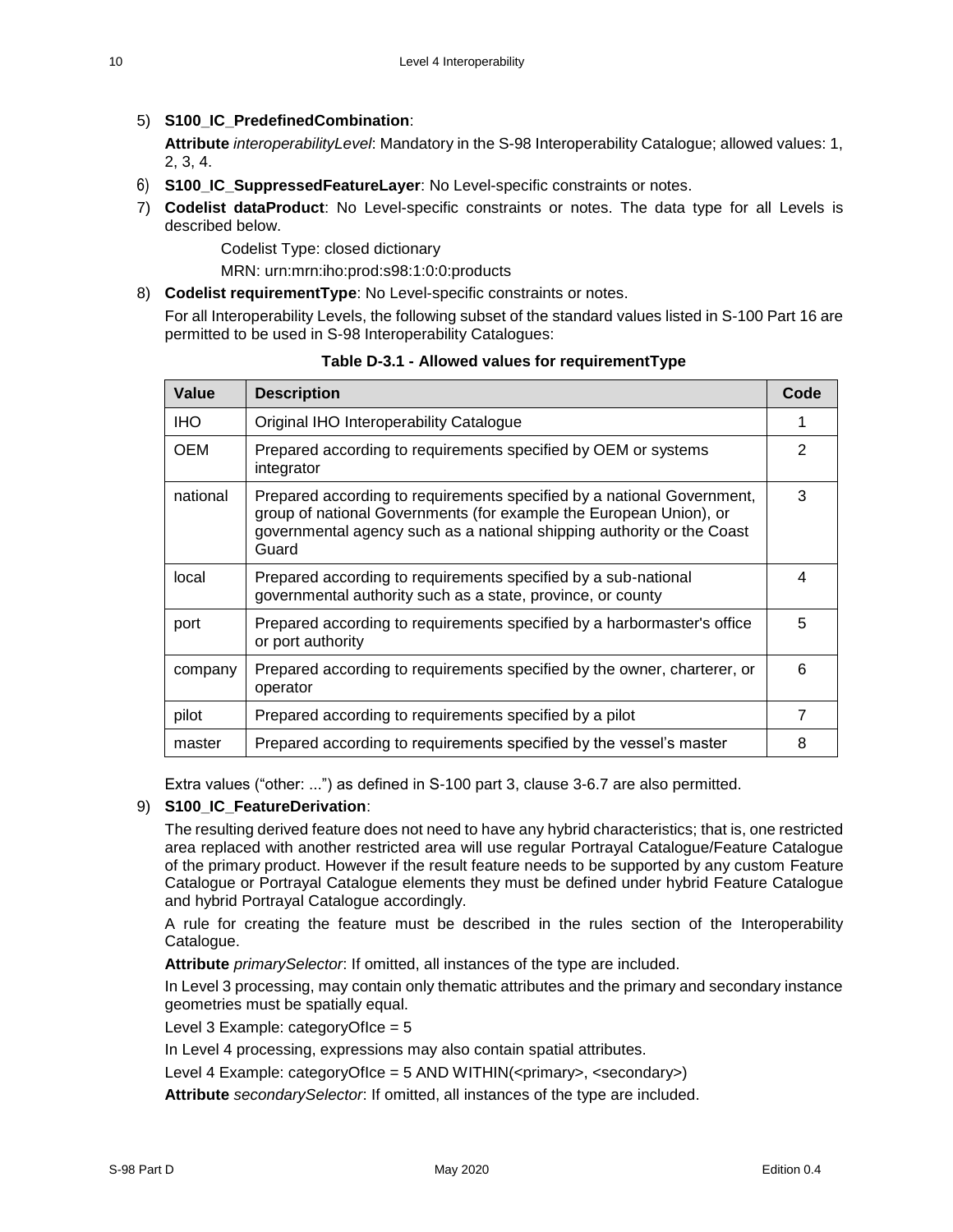In Level 3 processing, may contain only thematic attributes and the primary and secondary instance geometries must be spatially equal.

Level 3 Example:  $categoryOffice = 5$ 

In Level 4 processing, expressions may also contain spatial attributes.

Level 4 Example: categoryOfIce = 5 AND WITHIN(<secondary>, <primary>)

NOTE: **S100 IC FeatureDerivation** is an abstract super-class for different types of feature hybridization operations.

- 10) **S100\_IC\_HybridFC**: No Level-specific constraints or notes.
- 11) **S100 IC HybridFeature**: No Level-specific constraints or notes.
- 12) **S100\_IC\_HybridFeatureCreationRule**: No Level-specific constraints or notes.

**Attribute** *interoperabilityLevel*: Mandatory for all Levels in S-98.

NOTE 1: **S100 IC HybridFeatureCreationRule** is an abstract super-class for different types of hybridization rules. This functionality needs to be worked out but OGC Filter seems to be the ideal option for defining data filtering logic.

NOTE 2: Overall, the output from execution of **S100 IC HybridFeatureCreationRule** is a set of hybrid features for which predefined Feature Catalogue, Portrayal Catalogue and display plane definitions already exist so such feature will be suitable for passing to the portrayal engine for processing just like any other S-100 features.

13) **S100\_HybridPC**: No Level-specific constraints or notes.

### 14) **S100\_IC\_PredefinedCombination**

**Role** *derivedFeatures*: Required if and only if there are any instances of **S100\_SuppressedFeatureInstance** or subclasses of the abstract class **S100\_IC\_HybridFeature** in the Catalogue.

- 15) **S100 IC SimpleRule**: No Level-specific constraints or notes.
- 16) **S100\_IC\_SuppressedFeatureInstance**: No Level-specific constraints or notes.
- 17) **S100\_IC\_ThematicRule**: No Level-specific constraints or notes.
- 18) **FeatureSelector**: No Level-specific constraints or notes.
- 19) **S100\_CompleteRule**: No Level-specific constraints or notes.

# <span id="page-16-0"></span>**D-4 Level-Specific Data Quality Considerations**

### <span id="page-16-1"></span>**D-4.1 Quality of displayed data**

There are no Level-specific extensions to clause 6.1 of the "S98 – Main" document.

Clause D-D-5.111 provides guidance for maintaining data quality for Level-specific rules and operations.

### <span id="page-16-2"></span>**D-4.2 Quality of Interoperability Catalogues**

The quality measures recommended in S-97 (Part C) which are applicable to Level 4 S-98 Iinteroperability Catalogues are those listed in Table 6-1 of the "S-98 – Main" document plus those listed in Table D-4.1 below.

S-98 also includes the quality measure "Relative Internal Positional Accuracy" (S-100 Part 4c, Appendix 4c-C) as a measure of the accuracy of any spatial operations during interoperability processing which may generate spatial primitives for display purposes from input products.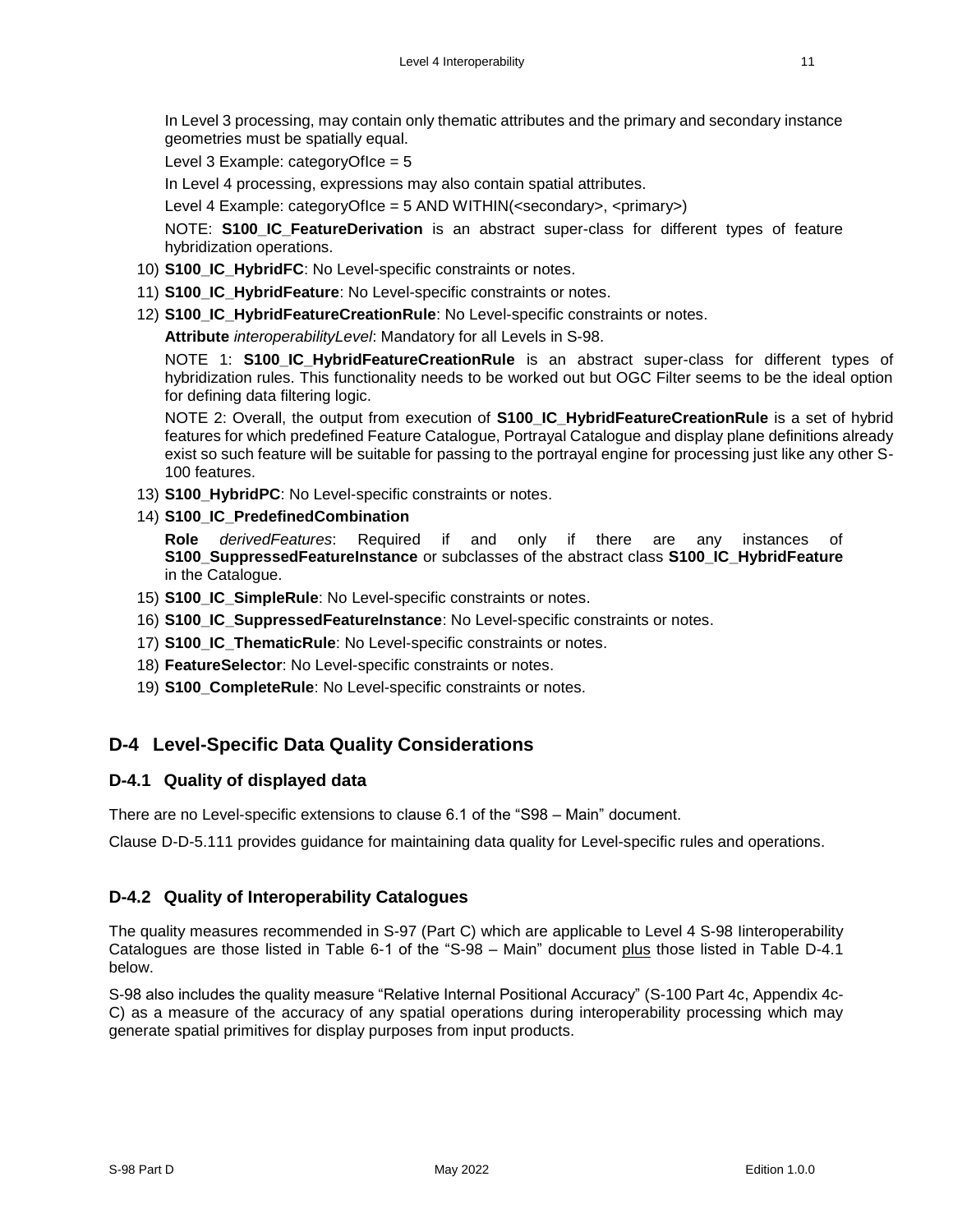**Table D-4.1 - Quality elements for Level 4 S-98 Interoperability Catalogues**

| No.            | Data quality<br>element and sub<br>element                   | <b>Definition</b>                                                                                                | DQ measure / description                                                                                                                                                                                                                                                                                                                                                                                                                                                                                                                                                                            | <b>Evaluation</b><br>$score3$ for<br>IC | <b>Evaluation</b><br>scope for<br>resultant <sup>4</sup><br>features                                                 |
|----------------|--------------------------------------------------------------|------------------------------------------------------------------------------------------------------------------|-----------------------------------------------------------------------------------------------------------------------------------------------------------------------------------------------------------------------------------------------------------------------------------------------------------------------------------------------------------------------------------------------------------------------------------------------------------------------------------------------------------------------------------------------------------------------------------------------------|-----------------------------------------|----------------------------------------------------------------------------------------------------------------------|
| D <sub>1</sub> | Completeness /<br>Omission                                   | Data absent from<br>the dataset, as<br>described by the<br>scope.                                                | numberOfMissingItems / This data<br>quality measure is an indicator that<br>shows that a specific item is<br>missing in the data.                                                                                                                                                                                                                                                                                                                                                                                                                                                                   | Hybrid FC /<br>PC.                      | Features<br>produced by<br>hybridization<br>rules.                                                                   |
| D <sub>2</sub> | <b>Logical Consistency</b><br>/ Domain<br>Consistency        | Adherence of the<br>values to the<br>value domains.                                                              | numberOfNonconformantItems /<br>This data quality measure is a<br>count of all items in the dataset<br>that are not in conformance with<br>their value domain.                                                                                                                                                                                                                                                                                                                                                                                                                                      | (See S-98 -<br>Main)                    | Features<br>produced by<br>hybridization<br>rules.                                                                   |
| D <sub>3</sub> | Thematic Accuracy /<br>ThematicClassificati<br>onCorrectness | Comparison of<br>the classes<br>assigned to<br>features or their<br>attributes to a<br>universe of<br>discourse. | miscalculationRate / This data<br>quality measure indicates the<br>number of incorrectly classified<br>features in relation to the number<br>of features that are supposed to<br>be there. [Adapted from ISO<br>19157]<br>This is a RATE which is a ratio,<br>and is expressed as a REAL<br>number representing the rational<br>fraction corresponding to the<br>numerator and denominator of the<br>ratio.<br>For example, if there are 1 items<br>that are classified incorrectly and<br>there are 100 of the items in the<br>dataset then the ratio is 1/100 and<br>the reported rate $= 0.01$ . | Hybrid FC /<br>PC.                      | <b>Features</b><br>produced by<br>hybridization<br>rules.                                                            |
| D <sub>4</sub> | Logical Consistency<br>/ Conceptual<br>Consistency           | Adherence to the<br>rules of a<br>conceptual<br>schema.                                                          | numberOfInvalidSurfaceOverlaps /<br>This data quality measure is a<br>count of the total number of<br>erroneous overlaps within the<br>data. Which surfaces may overlap<br>and which must not is application<br>dependent. Not all overlapping<br>surfaces are necessarily<br>erroneous.                                                                                                                                                                                                                                                                                                            | N/A                                     | Features<br>produced by<br>hybridization<br>rules with<br>spatial<br>operations on<br>surface spatial<br>primitives. |

<sup>3</sup> For the IC evaluation scope, a "dataset" is an entire Interoperability Catalogue file, an "element" is an Interoperability Catalogue component corresponding to one of the classes in the model depicted in S-100 Part 16, Figure 16-3.

l

 $^4$  "Resultant" means the result of applying interoperability operations to covered data. "Resultant feature" means the apparent feature as it appears on the display after application of interoperability. "Resultant dataset" means the collection of resultant features. A "modified resultant feature" is the feature or drawing instruction resulting from the application of an operation or rule which affects spatial or thematic attributes or their values, including combining or suppressing attributes or generating an instance of a feature defined in the HYBRID Feature Catalogue in Level 3 or 4. A "superseding feature" is a feature which suppresses a feature (instance or type) from another dataset, or whose priority is increased by an interoperability rule or operation (which would make it visible in preference to a feature which would otherwise overlie it). A "superseded feature" is one that is suppressed or overlaid by a superseding feature.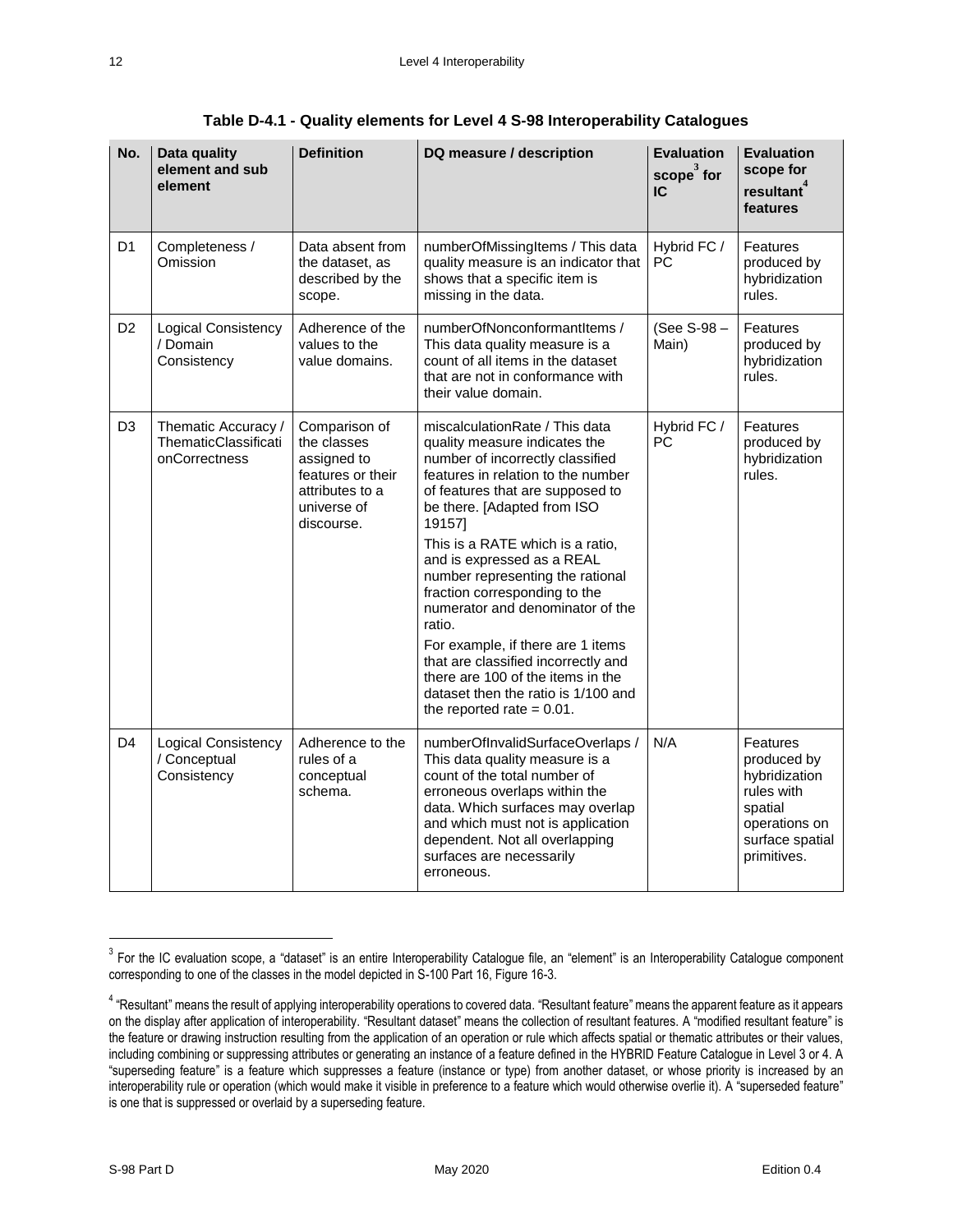| No.            | Data quality<br>element and sub<br>element                 | <b>Definition</b>                                                                                                                 | DQ measure / description                                                                                                                                                                                                                                                                                                                                   | <b>Evaluation</b><br>$score3$ for<br>IC | <b>Evaluation</b><br>scope for<br>resultant <sup>4</sup><br>features                                                        |
|----------------|------------------------------------------------------------|-----------------------------------------------------------------------------------------------------------------------------------|------------------------------------------------------------------------------------------------------------------------------------------------------------------------------------------------------------------------------------------------------------------------------------------------------------------------------------------------------------|-----------------------------------------|-----------------------------------------------------------------------------------------------------------------------------|
| D <sub>5</sub> | <b>Logical Consistency</b><br>/ Topological<br>Consistency | Correctness of<br>the explicitly<br>encoded<br>topological<br>characteristics of<br>the dataset, as<br>described by the<br>scope. | rateOfFaultyPointCurveConnectio<br>ns / This data quality measure<br>indicates the number of faulty link-<br>node connections in relation to the<br>number of supposed link-node<br>connections. This data quality<br>measure gives the erroneous<br>point-curve connections in relation<br>to the total number of point-curve<br>connections.             | N/A                                     | Features<br>produced by<br>hybridization<br>rules with<br>spatial<br>operations on<br>curve spatial<br>primitives.          |
| D6             | Logical Consistency<br>/ Topological<br>Consistency        | Correctness of<br>the explicitly<br>encoded<br>topological<br>characteristics of<br>the dataset, as<br>described by the<br>scope. | numberOfMissingConnectionsUnd<br>ershoots / This data quality<br>measure is a count of items in the<br>dataset within the parameter<br>tolerance that are mismatched due<br>to undershoots.                                                                                                                                                                | N/A                                     | Features<br>produced by<br>hybridization<br>rules with<br>spatial<br>operations on<br>curve spatial<br>primitives.          |
| D7             | Logical Consistency<br>/ Topological<br>Consistency        | Correctness of<br>the explicitly<br>encoded<br>topological<br>characteristics of<br>the dataset, as<br>described by the<br>scope. | numberOfMissingConnectionsOve<br>rshoots / This data quality<br>measure is a count of items in the<br>dataset within the parameter<br>tolerance that are mismatched due<br>to overshoots.                                                                                                                                                                  | N/A                                     | Features<br>produced by<br>hybridization<br>rules with<br>spatial<br>operations on<br>curve spatial<br>primitives.          |
| D <sub>8</sub> | <b>Logical Consistency</b><br>/ Topological<br>Consistency | Correctness of<br>the explicitly<br>encoded<br>topological<br>characteristics of<br>the dataset, as<br>described by the<br>scope. | numberOfInvalidSlivers / This data<br>quality measure is a count of all<br>items in the dataset that are invalid<br>sliver surfaces. A sliver is an<br>unintended area that occurs when<br>adjacent surfaces are not digitized<br>properly. The borders of the<br>adjacent surfaces may<br>unintentionally gap or overlap to<br>cause a topological error. | N/A                                     | Features<br>produced by<br>hybridization<br>rules with<br>spatial<br>operations on<br>surface spatial<br>primitives.        |
| D <sub>9</sub> | <b>Logical Consistency</b><br>/ Topological<br>Consistency | Correctness of<br>the explicitly<br>encoded<br>topological<br>characteristics of<br>the dataset, as<br>described by the<br>scope. | numberOfInvalidSelfIntersects /<br>This data quality measure is a<br>count of all items in the dataset<br>that illegally intersect with<br>themselves.                                                                                                                                                                                                     | N/A                                     | <b>Features</b><br>produced by<br>hybridization<br>rules with<br>spatial<br>operations on<br>surface spatial<br>primitives. |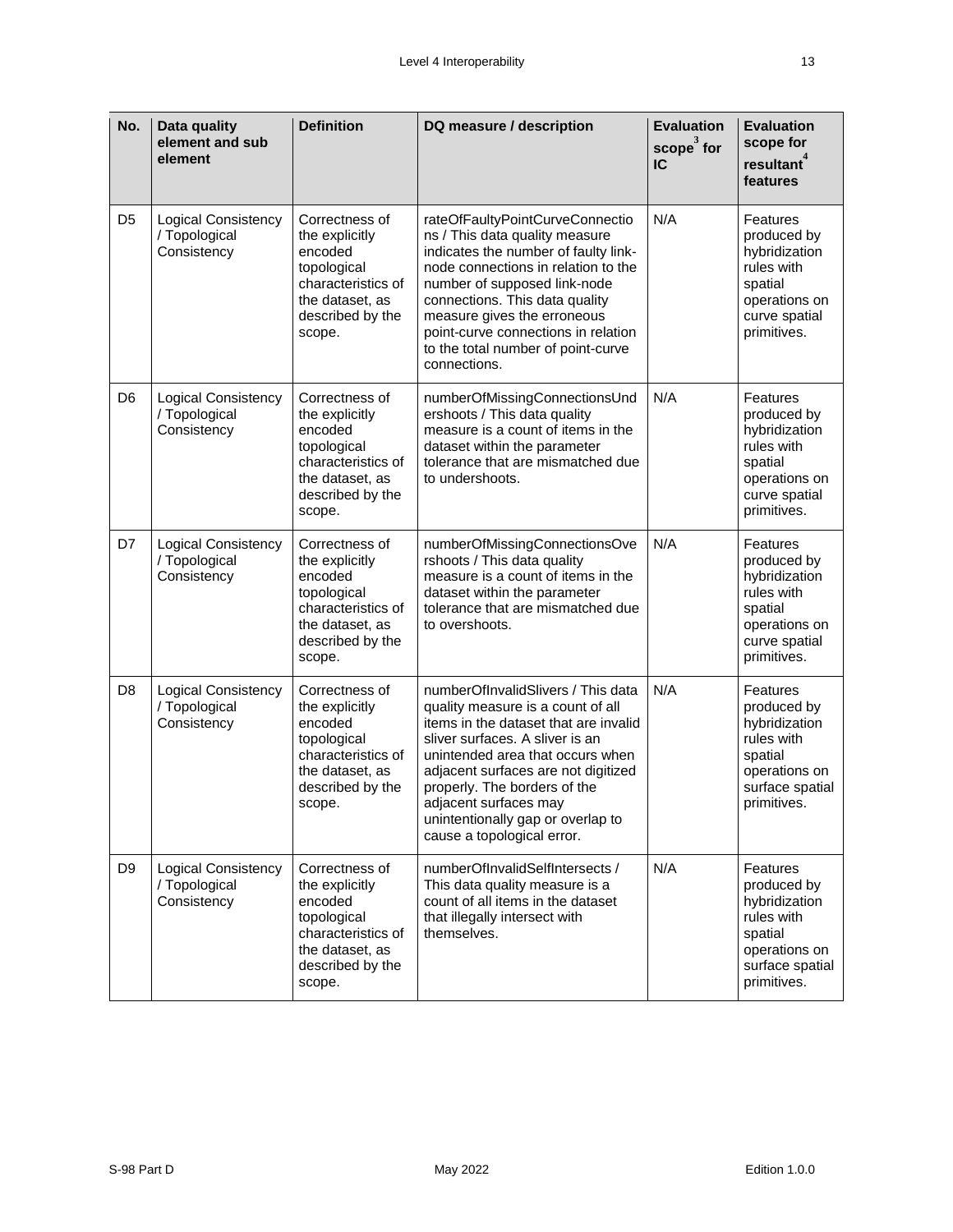| No.                              | Data quality<br>element and sub<br>element                       | <b>Definition</b>                                                                                                                                  | DQ measure / description                                                                                                                                                        | <b>Evaluation</b><br>$score3$ for<br>IC | <b>Evaluation</b><br>scope for<br><b>resultant</b><br>features                                                                   |
|----------------------------------|------------------------------------------------------------------|----------------------------------------------------------------------------------------------------------------------------------------------------|---------------------------------------------------------------------------------------------------------------------------------------------------------------------------------|-----------------------------------------|----------------------------------------------------------------------------------------------------------------------------------|
| D <sub>1</sub><br>$\mathbf 0$    | <b>Logical Consistency</b><br>/ Topological<br>Consistency       | Correctness of<br>the explicitly<br>encoded<br>topological<br>characteristics of<br>the dataset, as<br>described by the<br>scope.                  | numberOfInvalidSelfOverlap / This<br>data quality measure is a count of<br>all items in the dataset that illegally<br>self-overlap.                                             | N/A                                     | Features<br>produced by<br>hybridization<br>rules with<br>spatial<br>operations on<br>surface or<br>curve spatial<br>primitives. |
| D <sub>1</sub><br>1              | Positional Accuracy<br>/ Absolute or<br><b>External Accuracy</b> | Closeness of<br>reported<br>coordinative<br>values to values<br>accepted as or<br>being true.                                                      | Root Mean Square Error /<br>Standard deviation, where the true<br>value is not estimated from the<br>observations but known a priori.                                           | N/A                                     | Modified or<br>superseding<br>features that<br>have<br>coordinate<br>values<br>associated.                                       |
| D <sub>1</sub><br>$\overline{c}$ | <b>Positional Accuracy</b><br>/ Vertical Position<br>Accuracy    | Closeness of<br>reported<br>coordinative<br>values to values<br>accepted as or<br>being true.                                                      | linearMapAccuracy2Sigma / Half<br>length of the interval defined by an<br>upper and lower limit in which the<br>true value lies with probability<br>95%.                        | N/A                                     | Modified or<br>superseding<br>features with<br>attributes<br>indicating<br>vertical data<br>measures.                            |
| D <sub>1</sub><br>3              | Positional Accuracy<br>/ Horizontal Position<br>Accuracy         | Closeness of<br>reported<br>coordinative<br>values to values<br>accepted as or<br>being true.                                                      | linearMapAccuracy2Sigma / Half<br>length of the interval defined by an<br>upper and lower limit in which the<br>true value lies with probability<br>95%.                        | N/A                                     | Modified or<br>superseding<br>features that<br>have<br>horizontal<br>coordinate<br>values<br>associated.                         |
| D1<br>4                          | Positional Accuracy<br>/ Gridded Data<br>Position Accuracy       | Closeness of<br>reported<br>coordinative<br>values to values<br>accepted as or<br>being true.                                                      | Root mean square error of<br>planimetry / Radius of a circle<br>around the given point, in which<br>the true value lies with probability<br>Р.                                  | N/A                                     | Modified or<br>superseding<br>features of<br>gridded spatial<br>types.                                                           |
| D1<br>5                          | Positional Accuracy<br>/ Relative Internal<br>Position Accuracy  | Closeness of the<br>relative positions<br>of features in a<br>dataset to their<br>respective<br>relative positions<br>accepted as or<br>being true | relativeHorizontalError / An<br>evaluation of the random errors in<br>the horizontal position of one<br>feature to another in the same<br>data set or on the same<br>map/chart. | N/A                                     | Features<br>produced by<br>hybridization<br>rules with<br>spatial<br>operations.                                                 |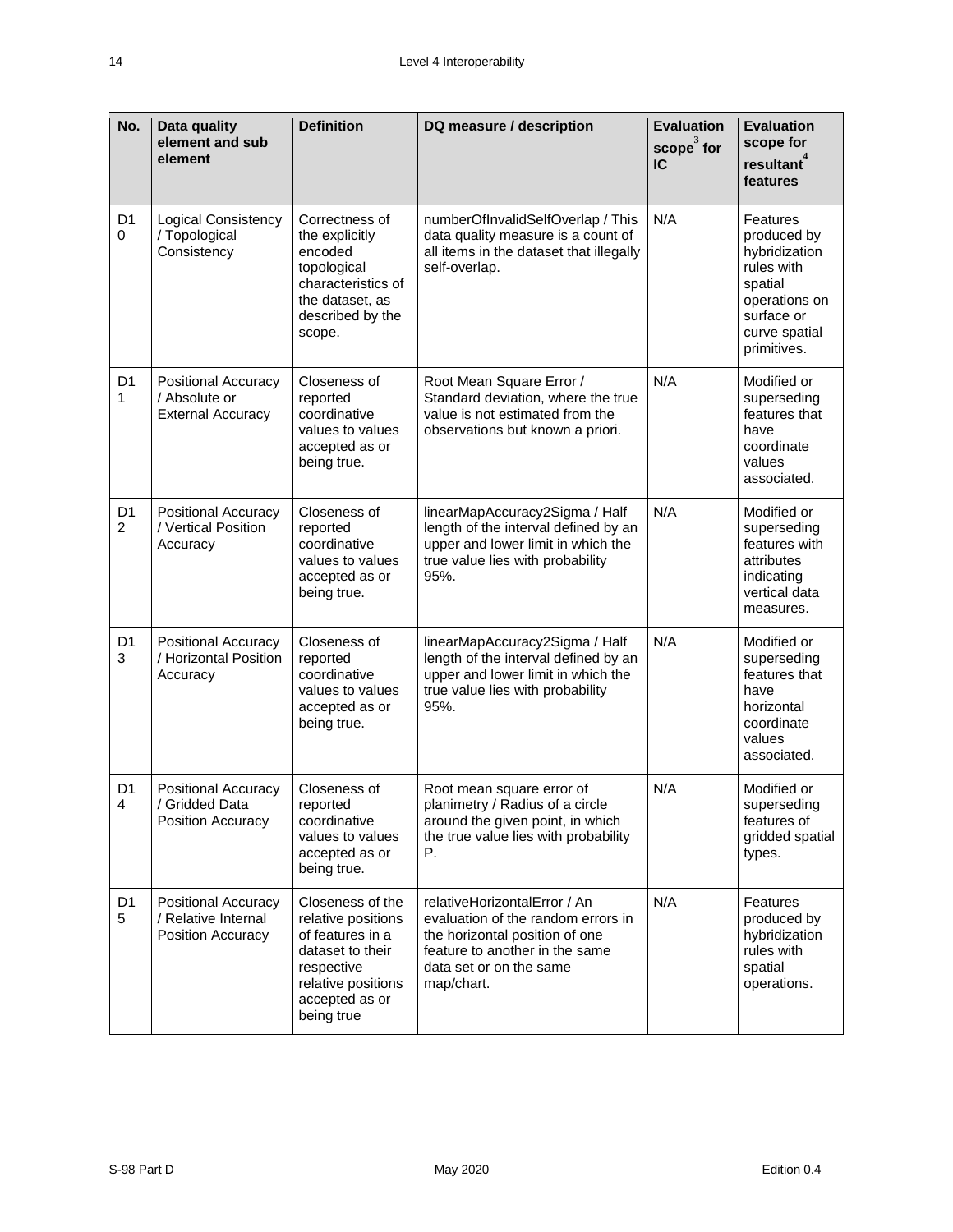| No.                 | <b>Definition</b><br>Data quality<br>element and sub<br>element      |                                                                                                                                                    | DQ measure / description                                                                                                                                                                                                                                             | <b>Evaluation</b><br>$score3$ for<br><b>IC</b> | <b>Evaluation</b><br>scope for<br>resultant<br>features                          |
|---------------------|----------------------------------------------------------------------|----------------------------------------------------------------------------------------------------------------------------------------------------|----------------------------------------------------------------------------------------------------------------------------------------------------------------------------------------------------------------------------------------------------------------------|------------------------------------------------|----------------------------------------------------------------------------------|
| D <sub>1</sub><br>6 | Positional Accuracy<br><b>Relative Internal</b><br>Position Accuracy | Closeness of the<br>relative positions<br>of features in a<br>dataset to their<br>respective<br>relative positions<br>accepted as or<br>being true | relativeVerticalError / An<br>evaluation of the random errors of<br>one relief feature to another in the<br>same data set or on the same<br>map/chart. It is a function of the<br>random errors in the two<br>elevations with respect to a<br>common vertical datum. | N/A                                            | Features<br>produced by<br>hybridization<br>rules with<br>spatial<br>operations. |

### <span id="page-20-0"></span>**D-4.2.1 Test methods**

The provisions of Clause 6.2.1 of the "S-98 – Main" document apply.

The tests in Table D-4.1 should be evaluated only with features produced by hybridization rules.

Evaluation of quality elements D1-D3 in Table D-4.1 consists of verifying that the Feature Catalogue and Portrayal Catalogue corresponding to the output product(s) specified in hybridization operations define a feature type and portrayal rule respectively for any feature type produced by a hybridization operation and that the attribute bindings and values are consistent.

### <span id="page-20-1"></span>**D-4.2.2 Data quality testing**

The provisions of clause 6.2.2 of the "S-98 – Main" document apply. Evaluation methods for quality elements D1-D3 in Table D-4.1 should include either a complete static analysis of hybridization rules compared to Feature and Portrayal Catalogues (either with or without automated support) or full test case coverage. Evaluation methods for quality elements D4-D16 may use test datasets.

### <span id="page-20-2"></span>**D-5 Level-Specific Guidance on Making Product Specifications Interoperable**

The guidelines in this clause supplement and extend guidance common to all levels on making Product Specifications interoperable, which is given in clause 8 of the "S-98 – Main" document.

### <span id="page-20-3"></span>**D-5.1 Duplicated features**

There is no Level-specific guidance for determining duplicated features. However, when Interoperability Catalogues are developed to resolve duplicated features, keep in mind the following level-dependent considerations.

Level 4 Interoperability Catalogues offer the same interoperability functionality for resolving duplicated features as Level 3:

- Interleaving changes changes to the display planes and display orders specified in the products' Portrayal Catalogues, as determined by display plane and drawing priority information. This means that features which are not covered by features with higher drawing priority or in an upper display plane will still be visible. This is the same functionality as Level 1.
- Type-based suppression of features from one product by features from another product. The difference from interleaving changes is that type-based suppression will suppress even features which are not covered by features from the second product. Note that this applies only in areas where there is data coverage by both products; it does not apply in areas where only one product has data coverage. This is the same functionality added by Level 2 to Level 1.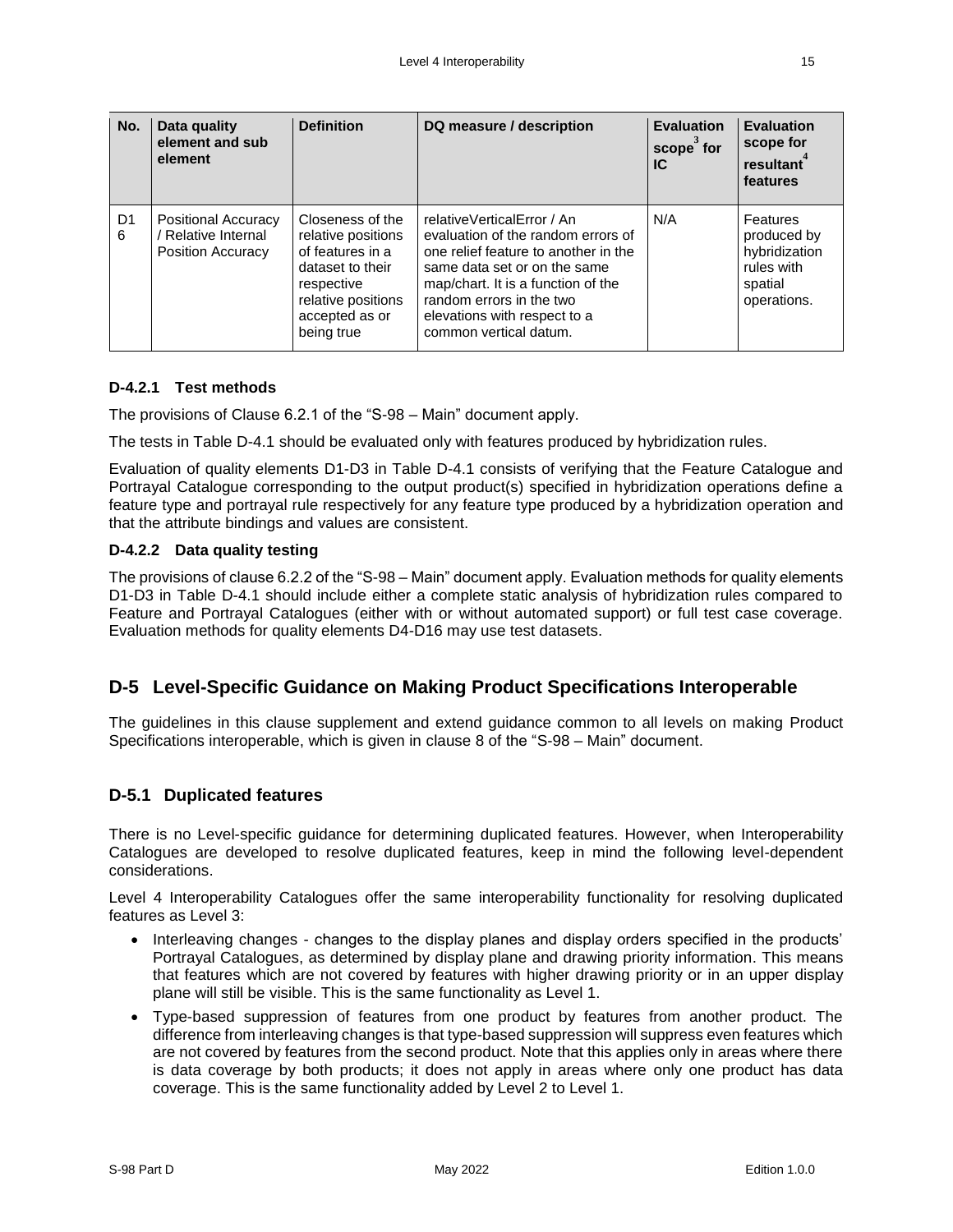• Suppression of feature instances matching specified conditions and their replacement by other feature instances. This is the same functionality as Level 3.

### <span id="page-21-0"></span>**D-5.1.1 Duplicated features same model**

Level 4 offers the same interoperability functionality for resolving this as Level 3. See the guidance in the "S-98 – Main" component of this Specification, and keep in mind the differences between Level 1, 2, and 3 interoperability solutions described earlier in clause D-5.1 of this Part.

**S100\_IC\_SuppressedFeatureLayer** elements only have feature code and product as attributes for suppression, this means that all instances of a listed feature class will be suppressed. This is important to remember when creating rules that promote alternative instances. **S100\_IC\_Feature** and **S100 IC DrawingInstruction** can have attribute combinations and spatial primitives to select the alternative instances. There is therefore a risk that unless sufficient attention to details is given, important instances may be omitted.

EXAMPLE: If **Restricted Area Navigational** in ENC is suppressed, and **Restricted Area Navigational** with attribute **category of restricted area = 4 (nature reserve)** in a Marine Protected Area dataset is promoted in its place, there is a chance that only instances with that combination will be visible, and all others supressed.

**S100 SuppressedFeatureInstance** elements can suppress instances selectively, as defined by conditions specified in the *primarySelector* attribute or referenced **S100\_SimpleRule** element. While the **S100 HybridFeature** element is intended mainly for feature hybridization, it can also be used to suppress duplicated features, since it inherits the same attributes as **S100\_SuppressedFeatureInstance** from their common abstract super-class **S100\_FeatureDerivation**. However, if the intention is merely to suppress a feature, **S100\_SuppressedFeatureInstance** should be used.

#### <span id="page-21-1"></span>**D-5.1.2 Duplicated features, different models**

See the guidance in clause 8.1.2 of the "S-98 – Main" document, and keep in mind the differences between Level 1 and Level 2 interoperability solutions described in clause D-5.1 of this Part. There is no other Levelspecific guidance for this scenario.

### <span id="page-21-2"></span>**D-5.1.3 Duplicate feature domains**

See the guidance in clause 8.1.3 of the "S-98 – Main" document, and keep in mind the differences between Level 1 and Level 2 interoperability solutions described in clause D-4.1 of this Part. There is no other Levelspecific guidance for this scenario.

### <span id="page-21-3"></span>**D-5.2 Geometry**

#### <span id="page-21-4"></span>**D-5.2.1 Combined geometry**

See clause 8.2.1 of the "S-98 – Main" document for guidance for developers of Product Specifications that may result in hybrid features when interacting with specific other products.

NOTE: The hybrid feature concept is only for interoperability Levels 3 and 4. Thematic hybridization/fusion is possible in both Levels 3 and 4. Spatial hybridization/fusion is only available for interoperability Level 4. Both are out of scope for initial implementations of this Interoperability Specification.

#### <span id="page-21-5"></span>**D-5.2.2 Spatial discrepancy, unrelated to scaled or cartographic smoothing**

There is no Level-specific guidance for this issue. Common guidance is provided in clause 8.2.2 of the "S-98 – Main" document.

#### <span id="page-21-6"></span>**D-5.2.3 Spatial discrepancies, related to scale or cartographic smoothing**

There is no Level-specific guidance for this issue. Common guidance is provided in clause 8.2.3 of the "S-98 – Main" document.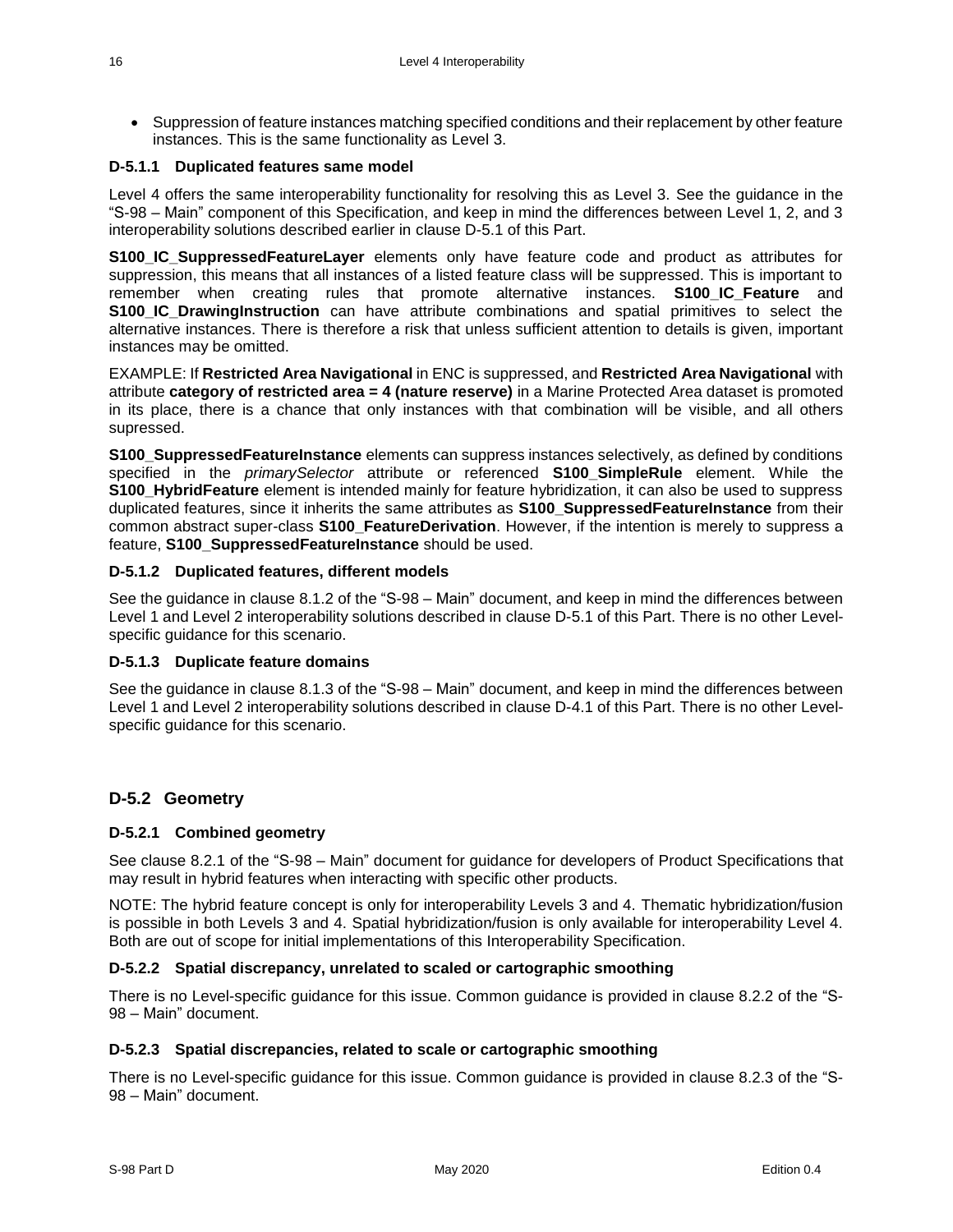### <span id="page-22-0"></span>**D-5.3 Display of text**

There is no Level-specific guidance for this issue. Common guidance is provided in clause 10.8 of the "S-98 – Main" document.

### <span id="page-22-1"></span>**D-5.4 Skin-of-the-earth feature operations**

### <span id="page-22-2"></span>**D-5.4.1 Skin-of-the earth feature replacement**

Level 4 Interoperability Catalogues permit any of the following:

- Interleaving of display planes so that upper planes overwrite lower planes (Level 1 functionality). This can be used to shift feature layers to lower or higher planes to overwrite layers whose replacement is desired.
- Suppression of feature layers in which case the features in the suppressed layer are not processed for portrayal but features over/under the suppressed features will be displayed as determined by their display planes and drawing priorities (Level 2 functionality).
- Suppression of feature instances, which is like suppression of feature layers but applies to feature instances selected by selector expression or simple rule (Level 3 functionality).
- Merging of features from different products creating hybrid features (Level 3 functionality).
- Spatial operations for feature selection or creation of feature geometry for hybrid features from the geometry of the input features (additional functionality in Level 4).

See clause D-6.9 for portrayal considerations.

### <span id="page-22-3"></span>**D-5.4.2 Skin-of-the earth feature adjusting**

Adjustment of thematic attribute values is possible in Level 4 Catalogues by means of hybridization rules.

For example, the values of depth and under keel clearance attributes may be adjusted by combining bathymetry and/or water level information with ENC data.

In interoperability Level 4, skin-of-the-earth feature spatial attribute adjustment is a specialization of combined geometry, see clause D-5.2.1 for details. Also see clause D-6.9 for portrayal considerations. Additional considerations should be given to the attributes of the resulting skin-of-the-earth feature, as a combined feature may have altered geographical representation, attribute combinations or attribute values.

EXAMPLE: Shoaling in a channel in an ENC may be indicated by high definition bathymetry, and a shallower channel hybrid feature replaces the ENC feature, which also has an amended shape. Depth areas adjacent grow due to the shoaling.

### <span id="page-22-4"></span>**D-5.5 Blended feature concepts**

Blended feature concepts or blended portrayals can be produced by using transparency between related features; or creating a temporary blended feature; or blended portrayal (rule and/or symbol) of specific combinations of features from different products. See clause 10 in the "S-98 – Main" document for portrayal considerations and an example of a use case.

Blended features or portrayal will typically be created by using **S100\_IC\_PredefinedCombination** which link to a hybrid Portrayal Catalogue that includes the features to be combined and a suppression rule, for example by using **S-100\_IC\_SuppressedFeatureLayer**, for the features that are to be replaced.

An example where a blended concept could be used is where winds blowing from the west cause fairways to some west coast ports of Finland to get layered ice (wind pushes ice layers on top of each other until there is ice from the sea bottom up to the surface). When an ice-breaker makes a path through some ice remains between the sea bottom and the keel of the ice-breaker. Ice thickness in such a place could be up to 11 m while the ice-breaker draught is around 7-8 meters. In such cases a simultaneous display of both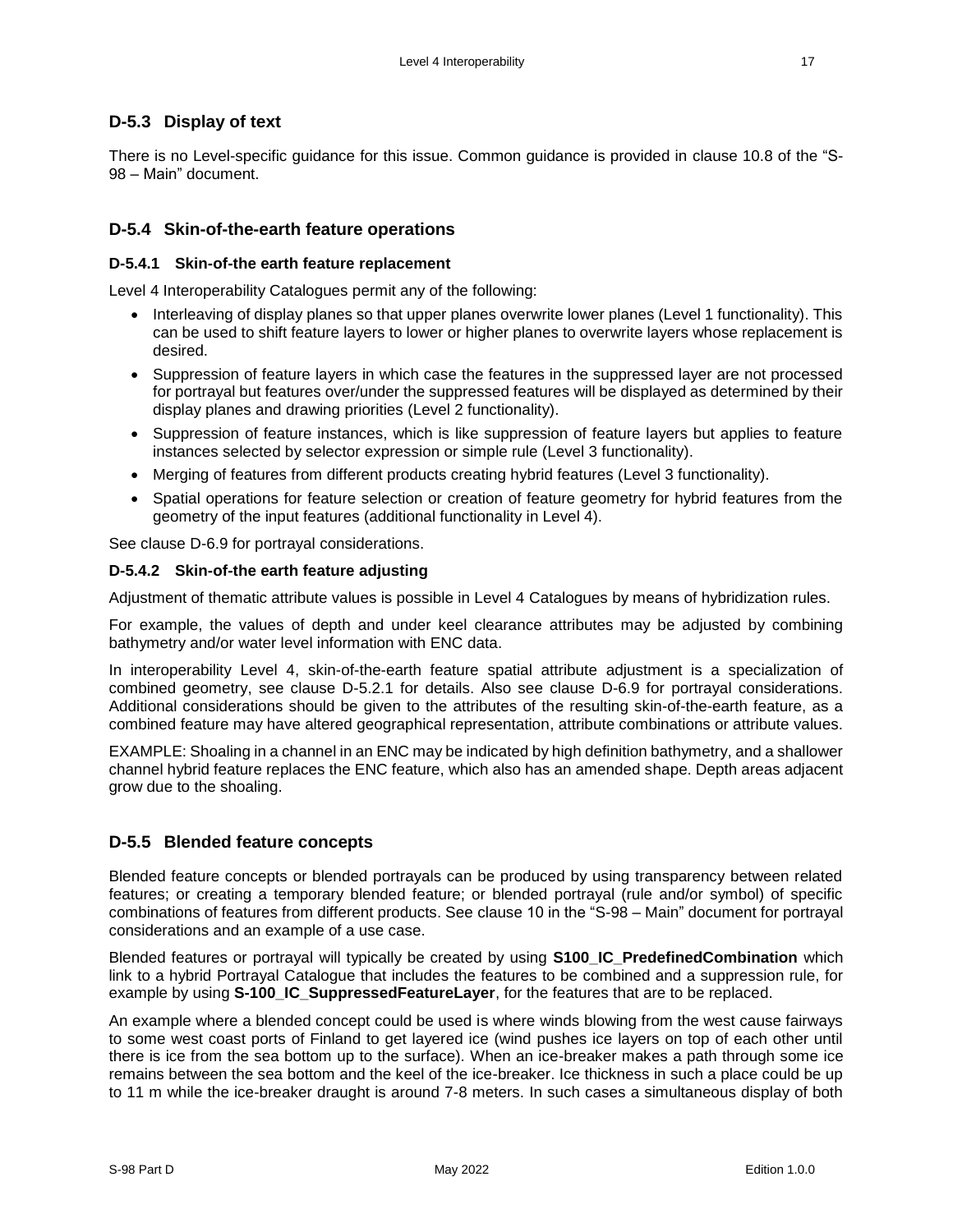ice coverage and underlying depth area is required. Other depth area features such as spot soundings, rocks, wrecks, etc, are also still important.

Developers of Product Specifications that are likely to be used in blended feature concepts by ECDIS in interoperability mode should communicate their intentions with developers of related Specifications so that awareness is created about the inter-dependencies of these types of relationships. Such communication is especially important when revisions to these Specifications are considered. Doing so will help manage risks to breaking the relationships as the related Product Specifications transition through their life cycle.

### <span id="page-23-0"></span>**D-5.6 Hierarchy of data**

### <span id="page-23-1"></span>**D-5.6.1 Hierarchy by stacking of display planes**

In Level 4 Interoperability Catalogues, hierarchy can be set by interleaving of display planes or feature layer suppression operations.

#### <span id="page-23-2"></span>**D-5.6.2 Predefined combinations**

Predefined combinations can be defined in Level 4 Interoperability Catalogues. Interoperability rules can be made contingent on the presence of particular combinations of data products on the display. Predefined combinations are generally created with a particular type of operational view in mind, and therefore the hierarchy of data may vary between predefined combinations. Typically, the ENC will be the base layer; that is, the lowest layer in a predefined combination.

Predefined combinations are used to define the hierarchy of data between different S-100 based Specifications. An instance of **S100\_IC\_PredefinedCombination** is associated to **S100\_IC\_DisplayPlane** instances to give the hierarchy of the data products that are intended to be used. The attribute *order* within the **S100\_IC\_DisplayPlane** gives the order in which the layers are drawn.

### <span id="page-23-3"></span>**D-5.7 New datasets**

There is no Level-specific guidance for this issue. Common guidance is provided in clause 8.7 of the "S-98 – Main" document.

### <span id="page-23-4"></span>**D-5.8 Dataset scales, loading, and unloading**

There is no Llevel-specific guidance for this issue. Common guidance is provided in clause 8.8 of the "S-98 – Main" document.

### <span id="page-23-5"></span>**D-5.9 Metadata**

There is no Level-specific guidance for this issue. Common guidance is provided in clause 8.9 of the "S-98 – Main" document.

### <span id="page-23-6"></span>**D-5.10 Meta-features**

Any spatial operations on meta-features require an Interoperability Catalogue to implement at least Level 4.

There is no other Level-specific guidance for meta-features. Common guidance is provided in clause 8.10 of the "S-98 – Main" document.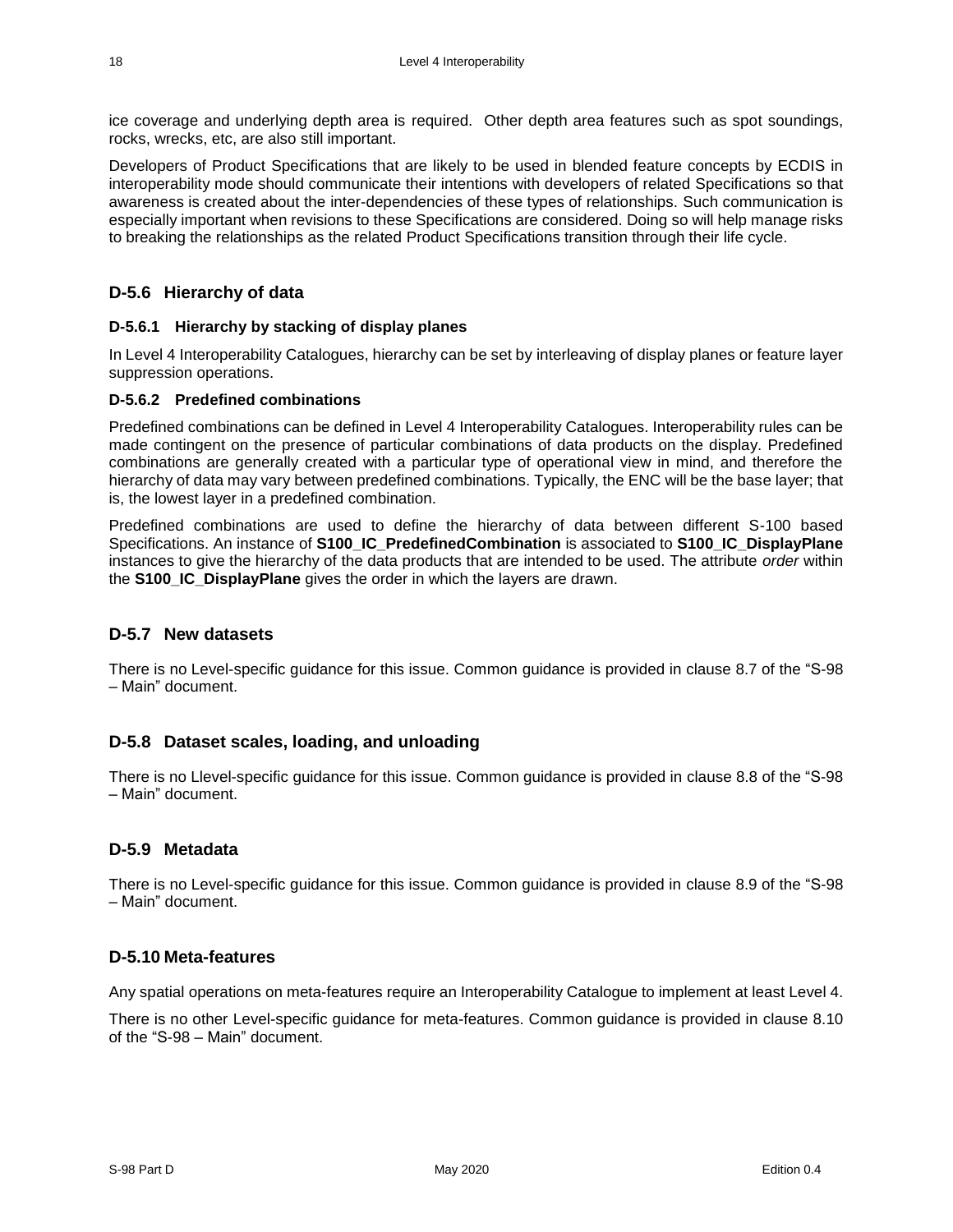<span id="page-24-0"></span>The guidance in clause 8.11 of the "S-98 – Main" document applies.

Developers of Interoperability Catalogues should note that the caution about not replacing products of higher data quality with products of lower data quality is extended to the attribute level for feature hybridization – for example, vertical measure attributes of lower data quality should not replace vertical measures of higher quality, taking into account not just the encoded uncertainties but the totality of circumstances surrounding data quality assessment of a particular product, dataset, or feature.

If spatial operations are encoded in an Interoperability Catalogue, developers should, while developing the corresponding hybridization rule, assess the effect on data quality of applying the appropriate principles of error propagation to the resultant spatial primitives. This assessment will need to take into account the nature of the operation (replacement, intersection, etc). The assessment may change the uncertainty of the result relative to the input feature data, so developers may have to determine whether the quality of the result is sufficient to justify the rule.

# <span id="page-24-1"></span>**D-6 Portrayal**

This clause gives guidelines and instruction to portrayal considerations related to the use of the Interoperability Catalogue in an ECDIS. The Interoperability Catalogue must apply to the specific Product Specifications listed in the Interoperability Catalogue metadata, *interoperabilityCatalogueProducts* attribute under **S100\_IC\_CatalogueMetadata**.

There may be additional data products present in the S-100 ECDIS that are external to the Interoperability Catalogue; in such cases the Interoperability Catalogue should continue to function in presence of products not defined in the Catalogue. Data products that are outside of the interoperability scope must be treated in Interoperability Level 0 (see clause 9.6 in the "S-98 – Main" document).

### <span id="page-24-2"></span>**D-6.1 Display of significant features**

There is no Level-specific guidance for this issue. Common guidance is provided in clause 10.1 of the "S-98 – Main" document.

### <span id="page-24-3"></span>**D-6.2 Display of significant features - switching to original**

There is no Level-specific guidance for this issue. Common guidance is provided in clause 10.2 of the "S-98 – Main" document.

### <span id="page-24-4"></span>**D-6.3 Portrayal distinguishability - colour set-asides**

There is no Level-specific guidance for this issue. Common guidance is provided in clause 10.3 of the "S-98 – Main" document. See also S-100 Part 16 for specific guidance on colour set-asides.

### <span id="page-24-5"></span>**D-6.4 Day/night/dusk modes**

There is no Level-specific guidance for this issue. Common guidance is provided in clause 10.4 of the "S-98 – Main" document.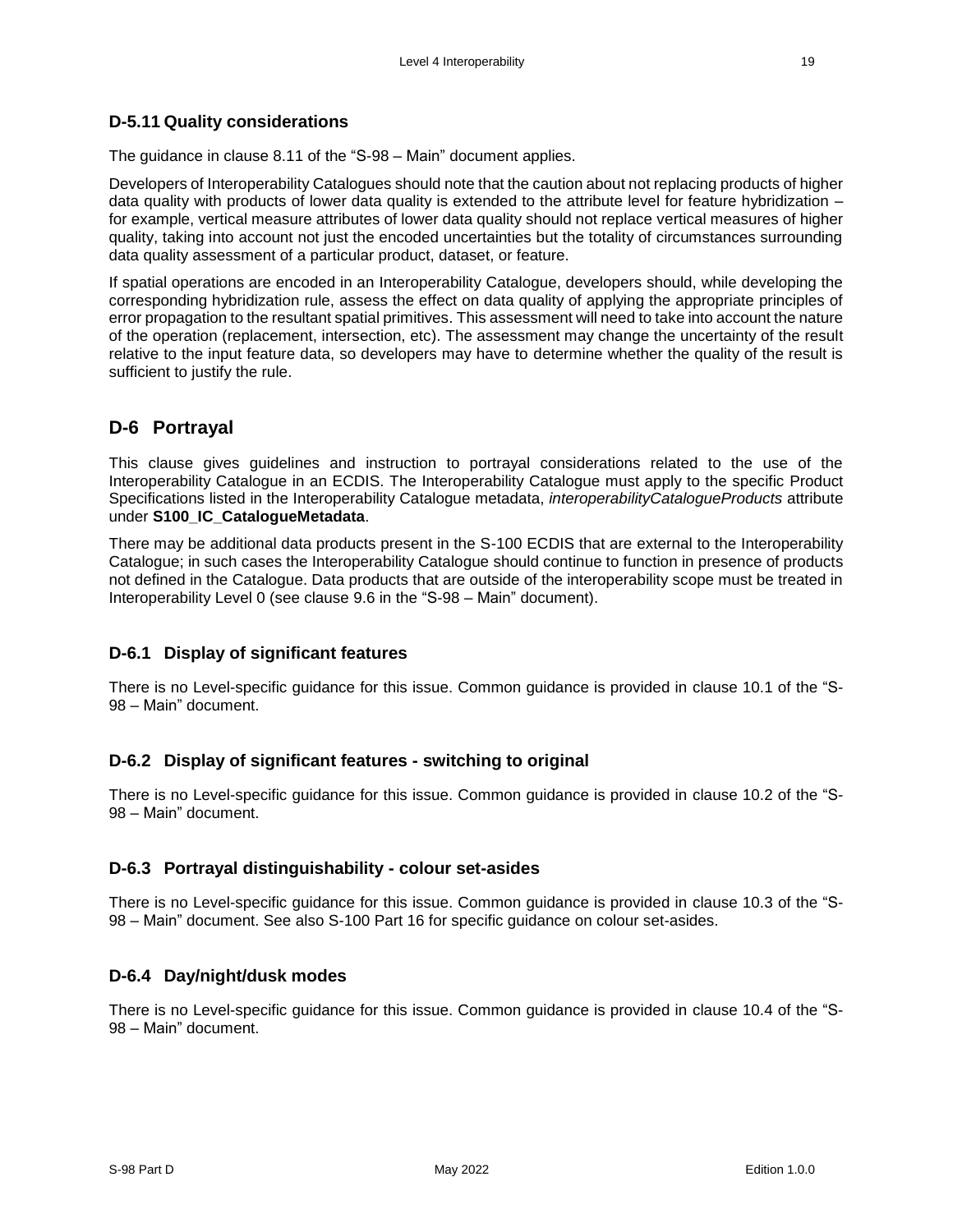### <span id="page-25-0"></span>**D-6.5 Impacts on viewing groups**

There is no Level-specific guidance for this issue. Common guidance is provided in clause 10.5 of the "S-98 – Main" document.

### <span id="page-25-1"></span>**D-6.6 Impacts on Portrayal Catalogues**

There is no Level-specific guidance for this issue. Common guidance is provided in clause 10.6 of the "S-98 – Main" document.

### <span id="page-25-2"></span>**D-6.7 Meta-features**

There is no Level-specific guidance for this issue. Common guidance is provided in clause 10.7 of the "S-98 – Main" document.

### <span id="page-25-3"></span>**D-6.8 Display of text**

There is no Level-specific guidance for this issue. Common guidance is provided in clause 10.8 of the "S-98 – Main" document.

### <span id="page-25-4"></span>**D-6.9 Skin-of-the-earth operations and portrayal**

#### <span id="page-25-5"></span>**D-6.9.1 Skin-of-the-earth feature replacement and portrayal**

For all Levels, anything that replaces S-101 skin-of-the-earth features will overwrite it by having a higher priority; that is, be drawn later. The major difference between the Levels is in the overwriting.

For suppressed feature layers the suppressed features do not reach the rendering stage and case features from layers over/under the suppressed features will be displayed as determined by their display planes and drawing priorities, after any modifications encoded in the Interoperability Catalogue.

Suppressed feature instances are treated similarly to suppressed feature layers for portrayal purposes, except that only selected instances are suppressed. Instances that are not suppressed will be portrayed as determined by the applicable display order and drawing priority, modified as prescribed by any applicable Interoperability Catalogue rules or operations.

Gridded data will generally go over ENC and obscure ENC features, either all (interoperability Level 0) or specific features (interoperability Levels 1 or 2) depending on the interoperability level chosen, the predefined combinations or display plane of the features that are interacting.

EXAMPLE 1: High definition gridded bathymetry replaces (overwrite) depth area and depth contours, but soundings, aids to navigation, and obstructions are over the high definition bathymetry (interoperability Level 1).

EXAMPLE 2: Surface current gridded data goes over ENC and replaces all surface current features (interoperability Level 2).

NOTE: The safety contour comes from the ENC and is generated by the viewer system. This safety contour is an IMO requirement (IMO Performance Standard 5.8 (MSC.232(82))) for ECDIS and should be presented with highest priority when turned on by the user. OEMs are permitted to add additional safety contour functions; for example, generated from combining high definition gridded bathymetry (S-102) and S-104 input.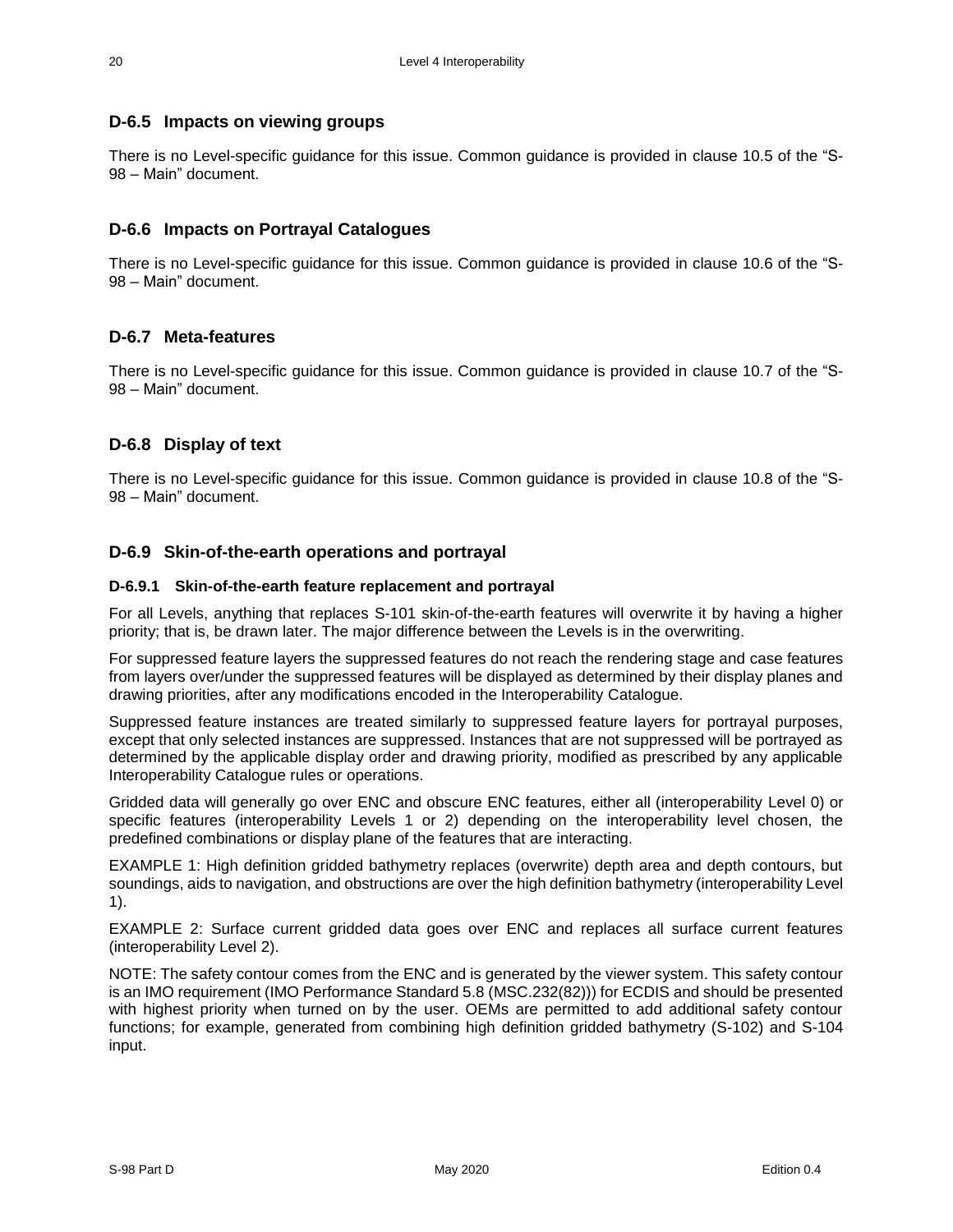### <span id="page-26-0"></span>**D-6.9.2 Skin-of-the-earth feature adjusting and portrayal**

This clause covers the possibility of the skin-of-the-earth features geometry and/or attribute values being dynamically adjusted based on the corresponding features in other data layers.

Adjusted features are portrayed according to the Portrayal Catalogue for the product named as the output product in the hybridization rule in the Interoperability Catalogue. If the output product is specified as "HYBRID", the Hybrid Portrayal Catalogue must be used.

Changes to the location or extent of symbols displayed on the screen due to a feature in another dataset are possible in interoperability Level 4. These changes effectively augment the geometry and/or attributes of a conceptually different feature in another dataset (though the nominal value remains unchanged). For example, surface or sea-floor ice may effectively change the geometry of safety contours, by reducing the extent of safe water or affecting depths and under keel clearance in ways that depend on vessel characteristics and icebreaker activity.

### <span id="page-26-1"></span>**D-6.10 Blended portrayals**

There is no Level-specific guidance for this issue. Common guidance is provided in clause 10.10 of the "S-98 – Main" document.

### <span id="page-26-2"></span>**D-6.11 Hierarchy of data**

As noted in clause 11.11 of the "S-98 – Main" document, hierarchy of data can be controlled by predefined combinations (Level 2 and higher). Level 1 Catalogues offer only a very limited means of controlling hierarchy by means of display plane ordering. There is no Level-specific guidance for portrayal in connection with this issue.

#### <span id="page-26-3"></span>**D-6.11.1 Interacting gridded information**

There is no Level-specific guidance for portrayal in connection with this issue. Common guidance is provided in clause 10.11.1 of the "S-98 – Main" document.

### <span id="page-26-4"></span>**D-6.12 Pick reports**

*[NOTE: The Pick Report functionality specification in S-98 is still under development, and the content of this section will change as this functionality is defined.]*

In interoperability Level 4, hybrid features must be present in the Pick Report and marked as hybrid features.

### <span id="page-26-5"></span>**D-7 Processing Model**

Figure D-7.1 below shows the processing steps and input to each step from parts of the Interoperability Catalogue, for the "Interoperability before portrayal" processing option. Figure D-7.2 shows the processing steps and input to each step for the for the "Interoperability after portrayal" processing option. In each case, the flow depends on the interoperability Level selected by the Mariner.

As in Level 2 or 3 interoperability, data products to be loaded are selected as specified in the predefined combination selected by the Mariner. The Mariner may also select additional data products from the optional load set.

In Level 3 processing, operations for suppressing feature instances (Suppress Feature Instances) are added, as are operations for hybridization of thematic attributes (Combine Thematic Attributes). Additional processing to adjust feature and information associations for remaining features may be needed and this is done in the "Combine Associations" stage. The order of processing steps is **Suppress Feature**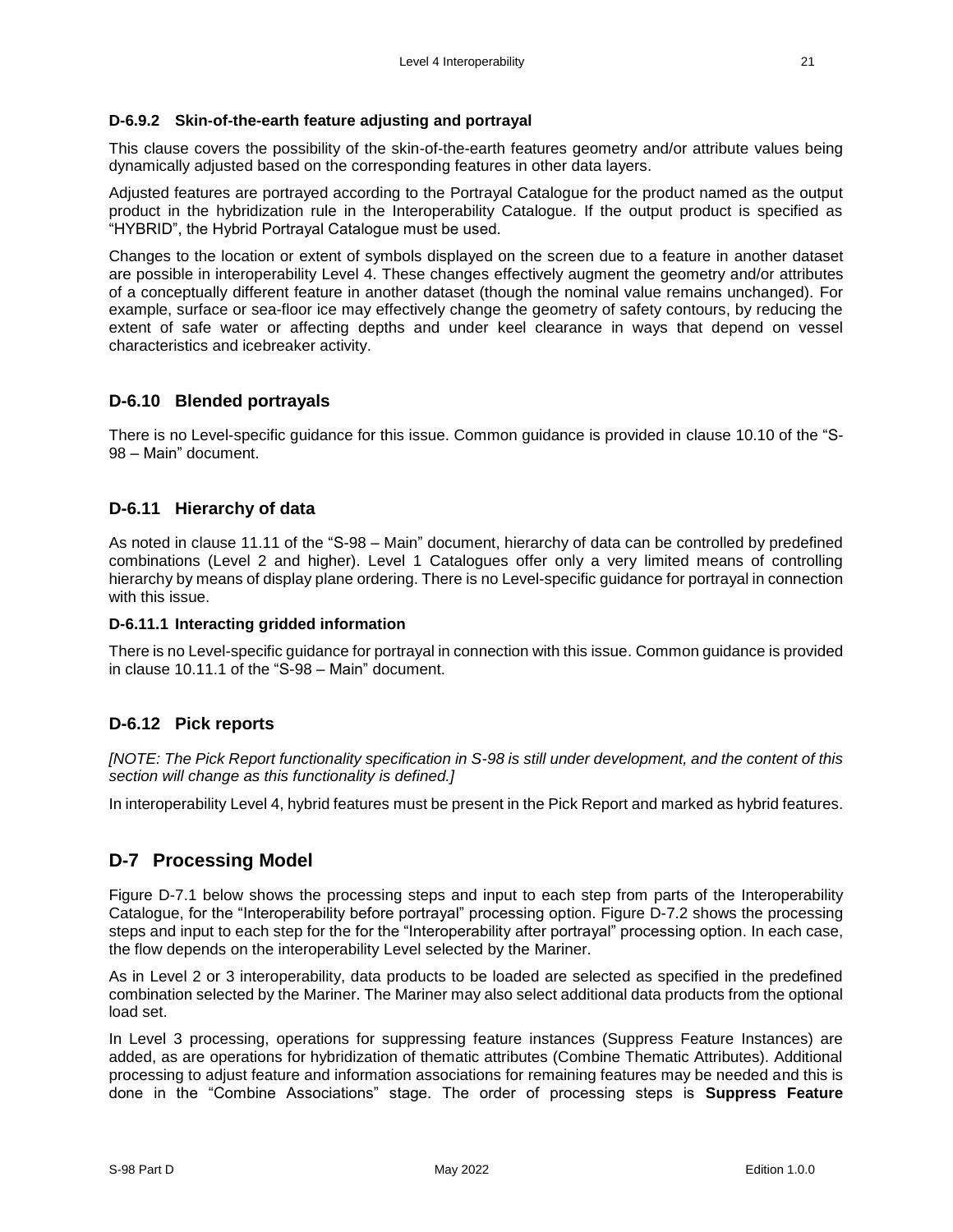**Types ->Suppress Feature Instances ->Combine Thematic Attributes ->Interleave Feature Layers**. It is depicted in Figure D-7.2.

In Level 4 processing, any additional processing needed to generate spatial primitives for the output hybridized feature is done in the Combine Spatial Attributes stage between suppression of feature instances and combination of thematic attributes. The processing flow is **Suppress Feature Types ->Suppress Feature Instances ->Combine Spatial Attributes ->Combine Thematic Attributes ->Interleave Feature Layers**. It is also depicted in Figure D-7.2.



**Figure D-7.1 - Processing for Level 4 interoperability (interoperability precedes portrayal)**

The processing flow for the other implementation option (drawing instructions precede interoperability) is similar with an additional step (*Portrayal Processing*) moved to immediately follow loading of data.



### **Figure D-7.2 - Processing for Level 4 interoperability (interoperability follows portrayal processing)**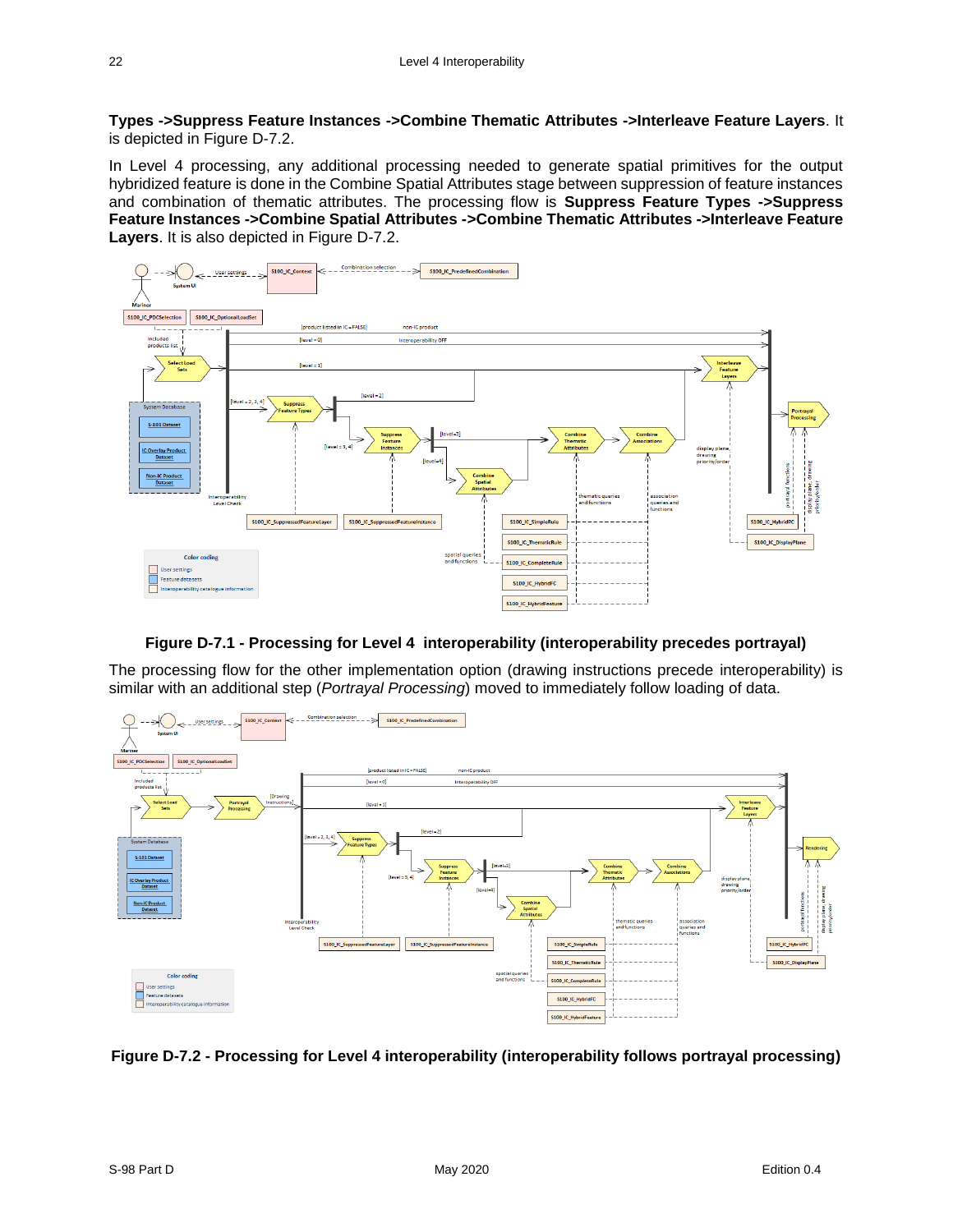| <b>Stage</b>                        | <b>Description</b>                                                                                            | Level         | <b>IC</b> information                                                                                                                                                                                                                                                    | <b>Context information</b>                                                    | <b>Remarks</b>                                                                                                         |
|-------------------------------------|---------------------------------------------------------------------------------------------------------------|---------------|--------------------------------------------------------------------------------------------------------------------------------------------------------------------------------------------------------------------------------------------------------------------------|-------------------------------------------------------------------------------|------------------------------------------------------------------------------------------------------------------------|
| Select Load<br><b>Sets</b>          | Select data<br>products to be<br>loaded                                                                       | All           | Level 1: User adds data<br>products to display<br>individually<br>Level 2: Included<br>product list from<br>S100_IC_<br>PredefinedCombination.<br>includedProduct<br>Levels 3, 4: included<br>product list from<br>S100_IC_<br>PredefinedCombination.<br>includedProduct | Level 1: None<br>Levels 2, 3, 4: User-<br>selected predefined<br>combination. | Information &<br>functionality<br>depends on user-<br>selected level<br>setting.                                       |
| Portrayal<br>Processing             | Ordinary S-<br>100 portrayal<br>processing                                                                    | All           | Levels 1, 2: display<br>planes<br>Levels 3, 4: Hybrid PC,<br>display planes                                                                                                                                                                                              |                                                                               | <b>Except final</b><br>display processing<br>/ rendering                                                               |
| Interleave<br>Feature<br>Layers     | Assign display<br>plane and<br>drawing order<br>to feature data                                               | 1, 2,<br>3, 4 | S100_IC_DisplayPlane                                                                                                                                                                                                                                                     |                                                                               |                                                                                                                        |
| Suppress<br>Feature<br><b>Types</b> | Suppress all<br>instances of a<br>specified<br>feature type in<br>a product                                   | 2,3,4         | S100_IC_Suppressed<br>FeatureLayer                                                                                                                                                                                                                                       |                                                                               |                                                                                                                        |
| Suppress<br>Feature<br>Instances    | <b>Suppress</b><br>selected<br>instances of a<br>specified<br>feature type in<br>a product                    | 3,4           | S100_IC_Suppressed<br>FeatureInstance                                                                                                                                                                                                                                    |                                                                               | Applies feature<br>selector<br>expressions<br>encoded in<br>primarySelector<br>and<br>secondarySelector<br>attributes. |
| Combine<br>Thematic<br>Attributes   | Select<br>instances for<br>hybridization<br>and generate<br>thematic<br>attributes of a<br>derived<br>feature | 3,4           | S100_IC_SimpleRule,<br>S100 IC_ThematicRule,<br>S100_IC_CompleteRule,<br>S100_IC_HybridFeature,<br>S100_IC_HybridFC                                                                                                                                                      |                                                                               | Selection step<br>skipped if<br>preceded by<br><b>Combine Spatial</b><br><b>Attributes (Level</b><br>4 processing)     |
| Combine<br>Associations             | Adjust<br>associations                                                                                        | 3, 4          | S100_IC_SimpleRule,<br>S100_IC_ThematicRule,<br>S100_IC_CompleteRule,<br>S100_IC_HybridFeature,<br>S100_IC_HybridFC                                                                                                                                                      |                                                                               |                                                                                                                        |

**Table D-7.2 - Stages in Level 4 interoperability processing**